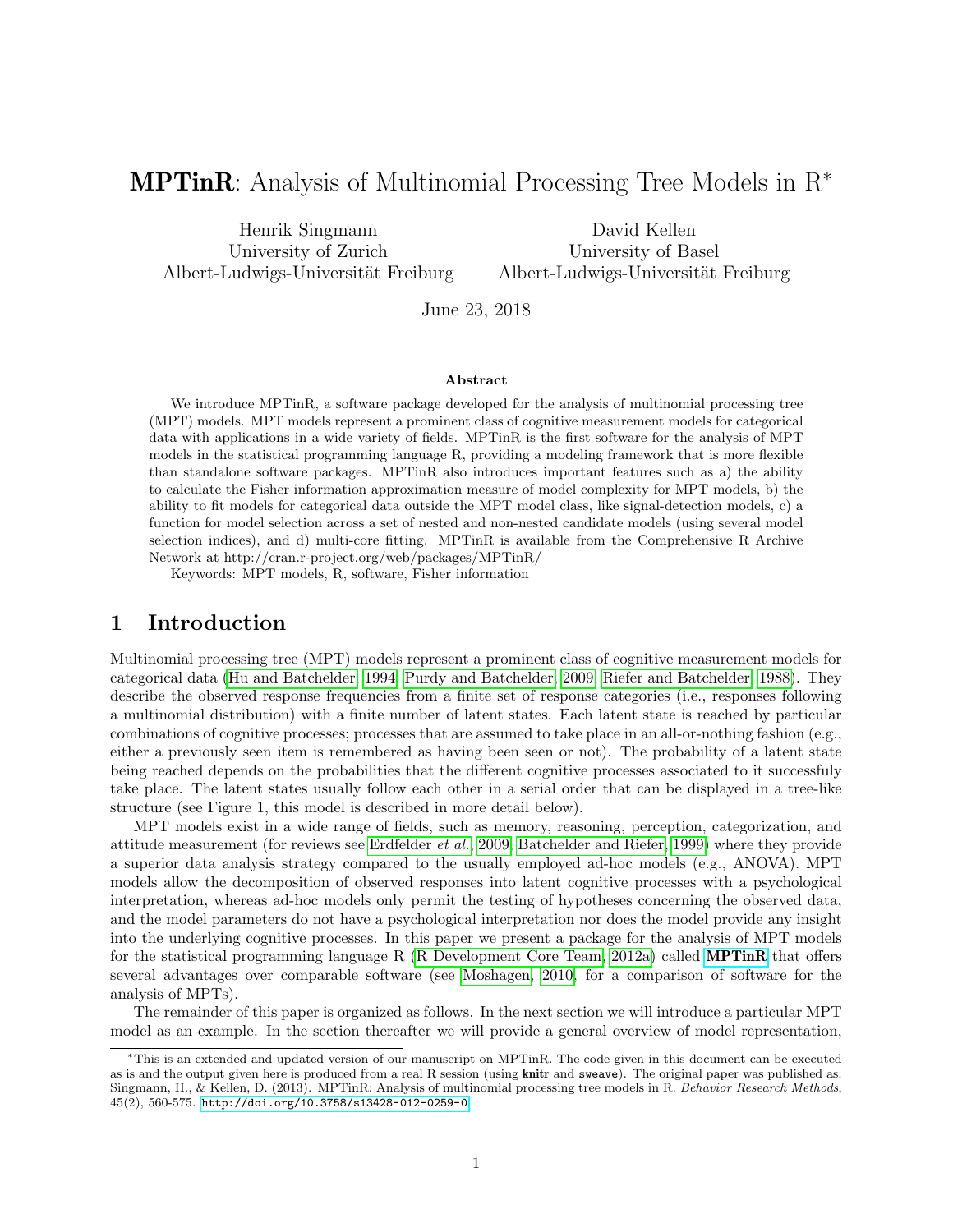parameter estimation, and statistical inference in the MPT model class. This overview is by no means exhaustive, but it gives several references that provide in-depth analysis. In the section thereafter, we introduce MPTinR and its functionalities and provide an example session introducing the most important functions for model fitting, model selection and simulation. Furthermore, an overview of all functions in MPTinR is given. Finally, the Appendix contains a description of the algorithms used by MPTinR.

# 2 An example MPT: The Two-High-Threshold Model of Recognition Memory

Consider the model depicted in Figure 1, which describes the responses produced in a simple recognition memory experiment consisting of two phases: A learning-phase in which participants study a list of items (e.g., words), and subsequently a test-phase in which a second list is presented and participants have to indicate which items were previously studied (old items) and which were not (new items) by responding "Old" or "New", respectively.

This particular MPT model for the recognition task — the Two-High Threshold Model (2HTM; [Snodgrass](#page-28-1) [and Corwin, 1988\)](#page-28-1) — has been chosen because of its simplicity. It consists of two trees, with the item-type associated with each tree (old and new items) specified at the tree's root. Response categories are specified at the leaves of the trees. Cognitive processes are specified in a sequential manner by the tree nodes and their outcomes (successful occurrence or not) are represented by the branches that emerge from these nodes. The probability of each cognitive process successfully occurring is defined by a parameter.

Let us first consider the old-item tree. When presented with an old item at test, a state of successful remembering is reached with probability  $D<sub>o</sub>$  (= detect old), and the "Old" response is then invariably given. If the item is not remembered (with probability  $(1-D<sub>o</sub>)$ ), the item is guessed to be "Old" with probability g (= guessing), or to be "New" with probability  $(1-g)$ . Regarding the new-item tree, items can be detected as non-studied with probability  $D_n$  (= detect new), leading to the items' rejection (response "New"). If the new item is not detected (with probability  $(1 - D_n)$ ), then it is guessed to be "Old" or "New" with probabilities g and  $(1-g)$ , respectively. The predicted response probabilities for each observable response category can be represented by a set of equations:



Figure 1: A MPT model (2HTM) for recognition memory. On the left side are the two different item types, old and new items, respectively, each represented by one tree. On the right side are the observed responses "Old" and "New". In between are the assumed latent states with the probabilities leading to these states. Each tree is traversed from left to right.  $D<sub>o</sub> =$  Detect an old item as old,  $D<sub>n</sub> =$  detect a new item as new, g = guess an item as old.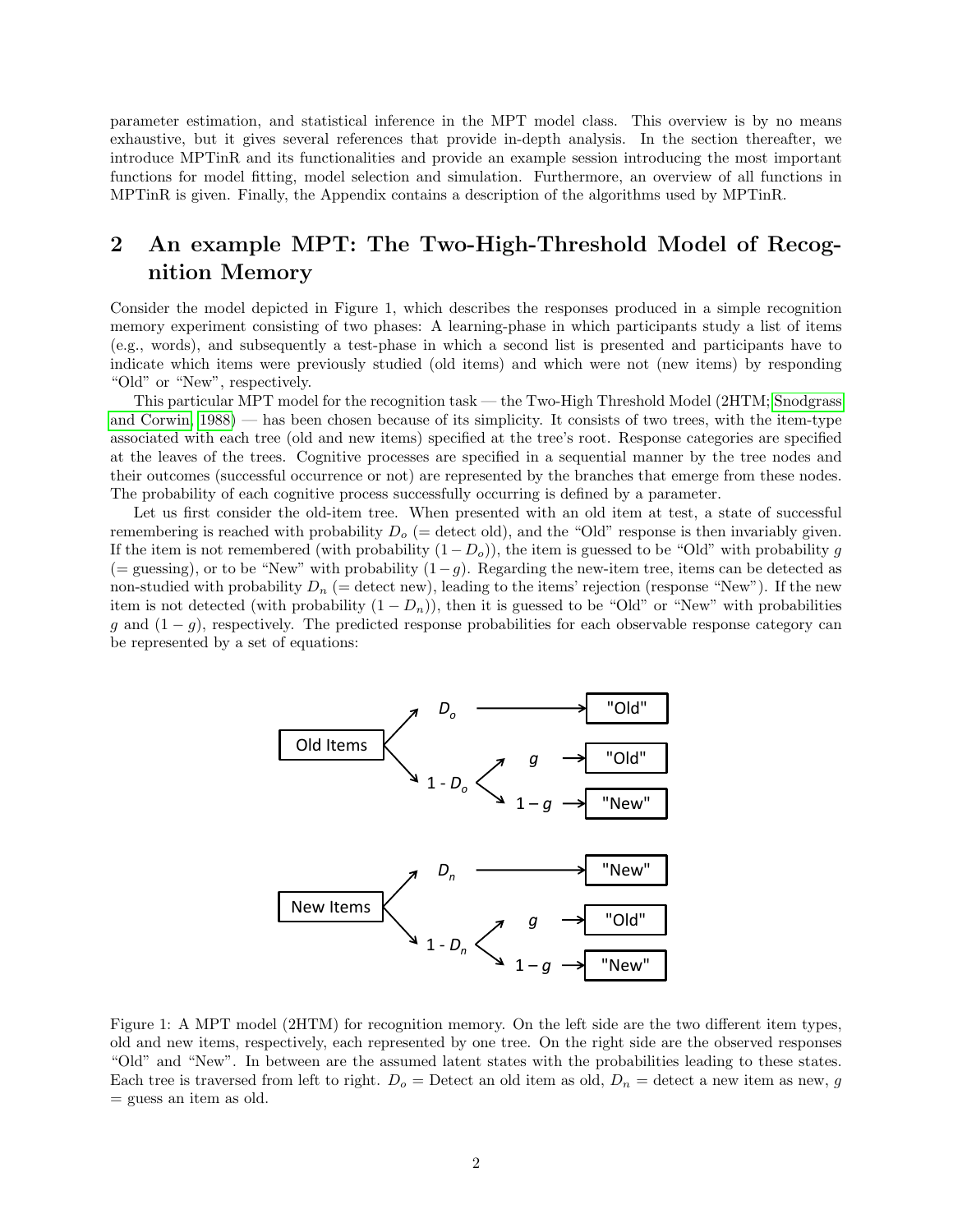$$
P("Old" | old item) = Do + (1 - Do) \times g
$$
 (1)

$$
P("New" | old item) = (1 - Do) \times (1 - g)
$$
\n(2)

$$
P("Old" | new item) = (1 - Dn) \times g
$$
\n(3)

$$
P("New" | new item) = Dn + (1 - Dn) \times (1 - g)
$$
\n(4)

These equations are constructed by concatenating all branches leading to the same observable response category (e.g., "Old") within one tree. For example, the first line concatenates all branches leading to response "Old" in the old-item tree. As stated above, for old items the response "Old" is given either when an item is successfully remembered as being old  $(D<sub>o</sub>)$  or, if it is nor remembered as being old, by guessing  $(+(1 - D<sub>o</sub>) \times g)$ . Note that the responses associated to the equations above only provide two degrees of freedom, while the model equations assume three free parameters  $(D_o, D_n, \text{ and } g)$ , which means that the model is in the present form non-identifiable (see [Bamber and van Santen, 1985\)](#page-26-2). This issue will be discussed in greater detail below.

The model presented above describes observed responses in terms of a set of unobservable latent cognitive processes, namely a mixture of 1) memory retrieval  $(D_o)$ , 2) distractor detection  $(D_n)$ , and 3) guessing  $(g)$ . Whereas the memory parameters are specific for the item types (i.e.,  $D<sub>o</sub>$  is only part of the old item tree and  $D_n$  is only part of the new item tree), the same guessing parameter is present in both trees. This means that it is assumed that guessing (or response bias) is identical whether or not an item is old or new reflecting that the status of each item (old or new) is completely unknown to the participants when guessing. Note that this psychological interpretation of the parameters requires validation studies. In these studies it needs to be shown that certain experimental manipulations expected to selectively affect certain psychological processes are reflected in the resulting model parameters, with changes only being reliably found in the parameters representing those same processes (see [Snodgrass and Corwin, 1988,](#page-28-1) for validation studies of 2HTM parameters).

The contribution of each of the assumed cognitive processes can be assessed by finding the parameter values (numerically or analytically) that produce the minimal discrepancies between predicted and observed responses. The discrepancies between predicted and observed responses can be quantified by a divergence statistic [\(Read and Cressie, 1988\)](#page-28-2). As we discuss in more detail below, discrepancies between models and data can be used to evaluate the overall adequacy of the model and to test focused hypotheses on parameters (e.g., parameters have the same values across conditions).

# 3 Representation, Estimation and Inference in MPT Models: A Brief Overview

### 3.1 Model Specification and Parameter Estimation

Following the usual formalization [\(Hu and Batchelder, 1994\)](#page-27-0) of MPT models, let  $\Theta = {\theta_1, ..., \theta_S}$ , with  $0 \le \theta_s \le 1, \theta_s, s = 1, ..., S$  denote the vector of S model parameters representing the different cognitive processes. For tree k, the probability of a branch i leading to response category j given  $\Theta$  corresponds to:

$$
p_{i,j,k}(\Theta) = c_{i,j,k} \prod_{s=1}^{S} \theta_s^{a_{s,i,j,k}} (1-\theta)_s^{b_{s,i,j,k}}, \qquad (5)
$$

where  $a_{s,i,j,k}$  and  $b_{s,i,j,k}$  represent the number of times each parameter  $\theta_s$  and its complement  $(1 - \theta_s)$  are respectively represented at each branch i leading to category j of tree  $k$ , and  $c_{i,j,k}$  represents the product of constants on the tree links, if the latter are present. The probability of category j, k given  $\Theta$  corresponds to  $p_{j,k}(\Theta) = \sum_{i=1}^{I_{j,k}} p_{i,j,k}(\Theta)$  (i.e., the sum of all branches ending in one response category per tree), with  $\sum_{j=1}^{J_k} p_{j,k}(\Theta) = 1$  (i.e., the sum of all probabilities per tree is 1).

Let **n** be a vector of observed category frequencies, with  $n_{j,k}$  denoting the frequency of response category j in tree k, with  $N_k = \sum_{j=1}^{J_k} n_{j,k}$  and  $N = \sum_{k=1}^{K} N_k$ . The likelihood function of **n** given model parameter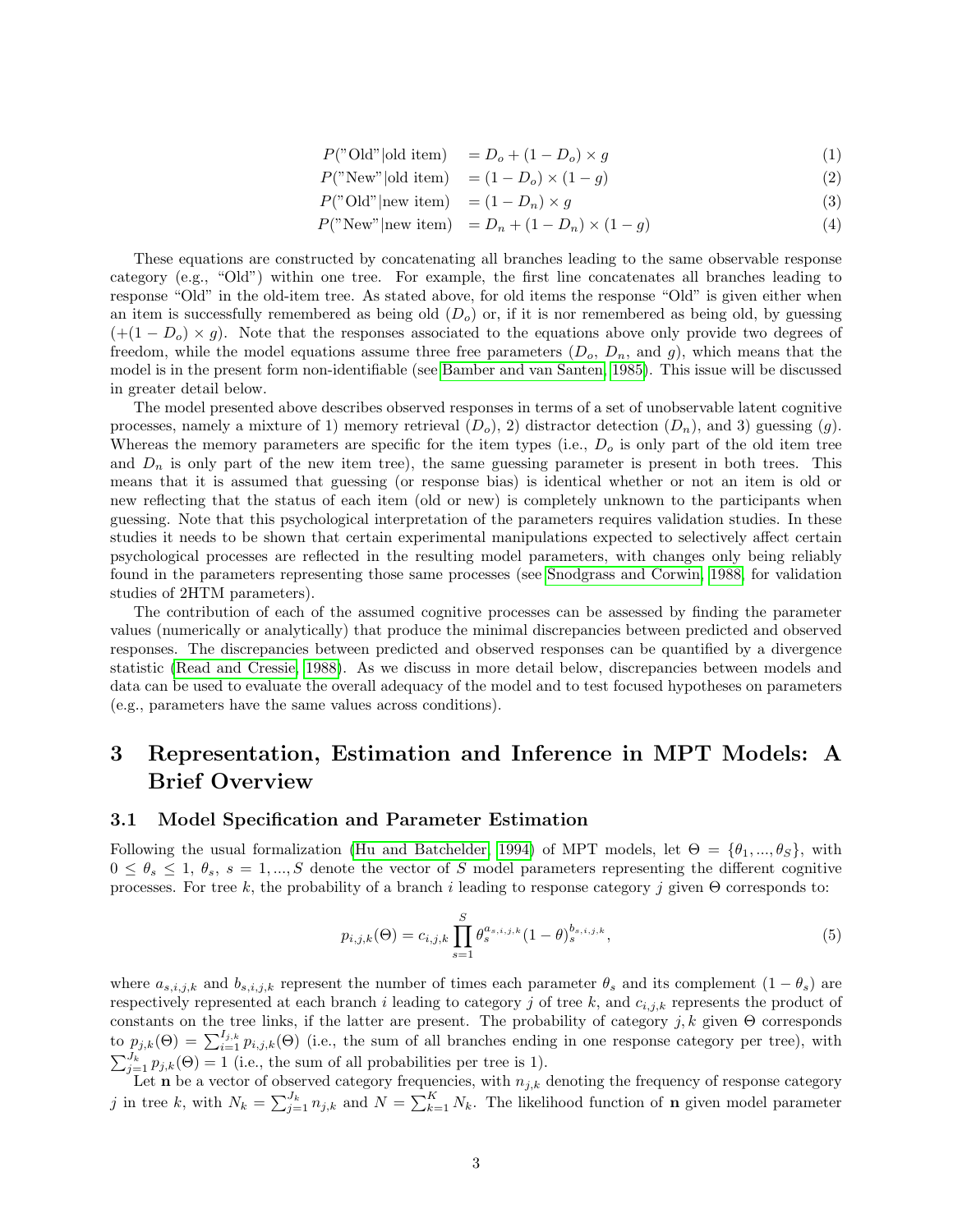vector  $\Theta$  is:

$$
L(\mathbf{n} \mid \Theta) = \prod_{k=1}^{K} \left[ \binom{N_k}{n_{1,k}, ..., n_{J_k,k}} \prod_{j=1}^{J_k} [p_{j,k}(\Theta)^{n_{j,k}}] \right]
$$
(6)

The parameter values that best describe the observed responses correspond to the ones that maximize the likelihood function in Equation 6. These maximum-likelihood parameter estimates (denoted by  $\Theta$ ) can sometimes be obtained analytically (e.g., [Stahl and Klauer, 2008\)](#page-28-3), but in the vast majority of cases they can only be found by means of iterative methods such as the EM algorithm (see [Hu and Batchelder,](#page-27-0) [1994\)](#page-27-0). Regarding the variability of the maximum-likelihood parameter estimates, confidence intervals can be obtained by means of the Fisher Information Matrix (the matrix of second order partial derivatives of the likelihood function with respect to Θ; [Riefer and Batchelder, 1988\)](#page-28-0) or via bootstrap simulation [\(Efron and](#page-26-3) [Tibshirani, 1994\)](#page-26-3).

The search for the parameters that best describe the data (maximize the likelihood function) requires that the model is *identifiable*. Model identifiability concerns the property that a set of predicted response probabilities can only be obtained by a single set of parameter values. Let  $\Theta$  and  $\Theta'$  be model parameter vectors, with  $p(\Theta)$  and  $p(\Theta')$  as their respective predicted response probabilities. A model is globally identifiable if  $\Theta \neq \Theta'$  implies  $p(\Theta) \neq p(\Theta')$  across the entire parameter space, and locally identifiable if it holds in the region of parameter space where  $\Theta$  lies [\(Schmittmann](#page-28-4) *et al.*, [2010\)](#page-28-4). An important aspect is that the degrees-of-freedom provided by a dataset provide the upper bound for the number of potentially identifiable free parameters in an model, that is  $S \n\t\leq \sum_{k=1}^{K} (J_k - 1)$ . Local identifiability is sufficient for most purposes, and it can be shown to hold by checking that the Fisher Information Matrix for  $\Theta$  has rank equal to the number of free parameters (the rank of the Fisher Information Matrix is part of the standard output produced by MPTinR). For a detailed discussion on model identifiability in the MPT model class, see [Schmittmann](#page-28-4) *[et al.](#page-28-4)* [\(2010\)](#page-28-4).

## 3.2 Null-Hypothesis Testing

The discrepancies between predicted and observed response frequencies when taking the maximum-likelihood parameter estimates  $(\hat{\Theta})$  are usually summarized by the  $G^2$  statistic:

$$
G^{2} = 2\sum_{k=1}^{K} \sum_{j=1}^{J_{k}} n_{j,k} \left[ ln(n_{j,k}) - ln(N_{k}p_{j,k}) \right]
$$
\n(7)

The smaller  $G^2$ , the smaller the discrepancies.<sup>[1](#page-3-0)</sup> An important aspect of the  $G^2$  statistic is that it follows a chi-square distribution with degrees-of-freedom equal to the number of independent response categories minus the number of free parameters  $\left( \left[ \sum_{k=1}^K (J_k - 1) \right] - S \right)$ . This means that the quality of the account provided by the model can be assessed through null-hypothesis testing. Parameter-equality restrictions (e.g.,  $\theta_1 = \theta_2$  or  $\theta_1 = 0.5$ ) can also be tested by means of null-hypothesis testing. The difference in  $G^2$  between the unrestricted and restricted models also follows a chi-square distribution with degrees-of-freedom equal to the difference in free parameters between the two models [\(Riefer and Batchelder, 1988\)](#page-28-0). It should be noted

<span id="page-3-0"></span><sup>1</sup>Parameter estimation in MPTinR can only be made using the maximum-likelihood method (Equation 6), which can be obtained by minimizing the discrepancies between observed and expected response frequencies as measured by the  $G^2$  statistic (Equation 7; [Bishop](#page-26-4) et al., [1975\)](#page-26-4). Instead of minimizing the  $G^2$  statistic, other discrepancy statistics can be used, in particular one of the many possible statistics coming from the power-divergence family [\(Read and Cressie, 1988\)](#page-28-2), from which the  $G^2$  is a special case. Studies (e.g., García-Pérez, 1994; [Riefer and Batchelder, 1991\)](#page-28-5) have shown that some of these statistics can be advantageous when dealing with sparse data and attempting to minimize a model's sensitivity to outliers. Still, the use of alternatives to the  $G^2$  statistic coming from the power-divergence family has several shortcomings: First, it is not clear which particular statistic would be more advantageous for a specific type of MPT model and data, a situation that would require an extensive evaluation of different alternative statistics. Second, the use of an alternative to the  $G^2$  statistic represents a dismissal of the maximum-likelihood method, which in turn compromises the use of popular model selection measures such as the Akaike Information Criterion, the Bayesian Information Criterion, or the Fisher Information Approximation (which will be discussed in detail later), all of which assume the use of the maximum-likelihood method. Given these disadvantages, and the almostubiquitous use of maximum-likelihood estimation in MPT modeling (for reviews, see [Batchelder and Riefer, 1999;](#page-26-1) [Erdfelder](#page-26-0) [et al.](#page-26-0), [2009\)](#page-26-0) the current version of MPTinR only implements the maximum-likelihood method for parameter estimation and the  $G<sup>2</sup>$  statistic for quantification of model misfit.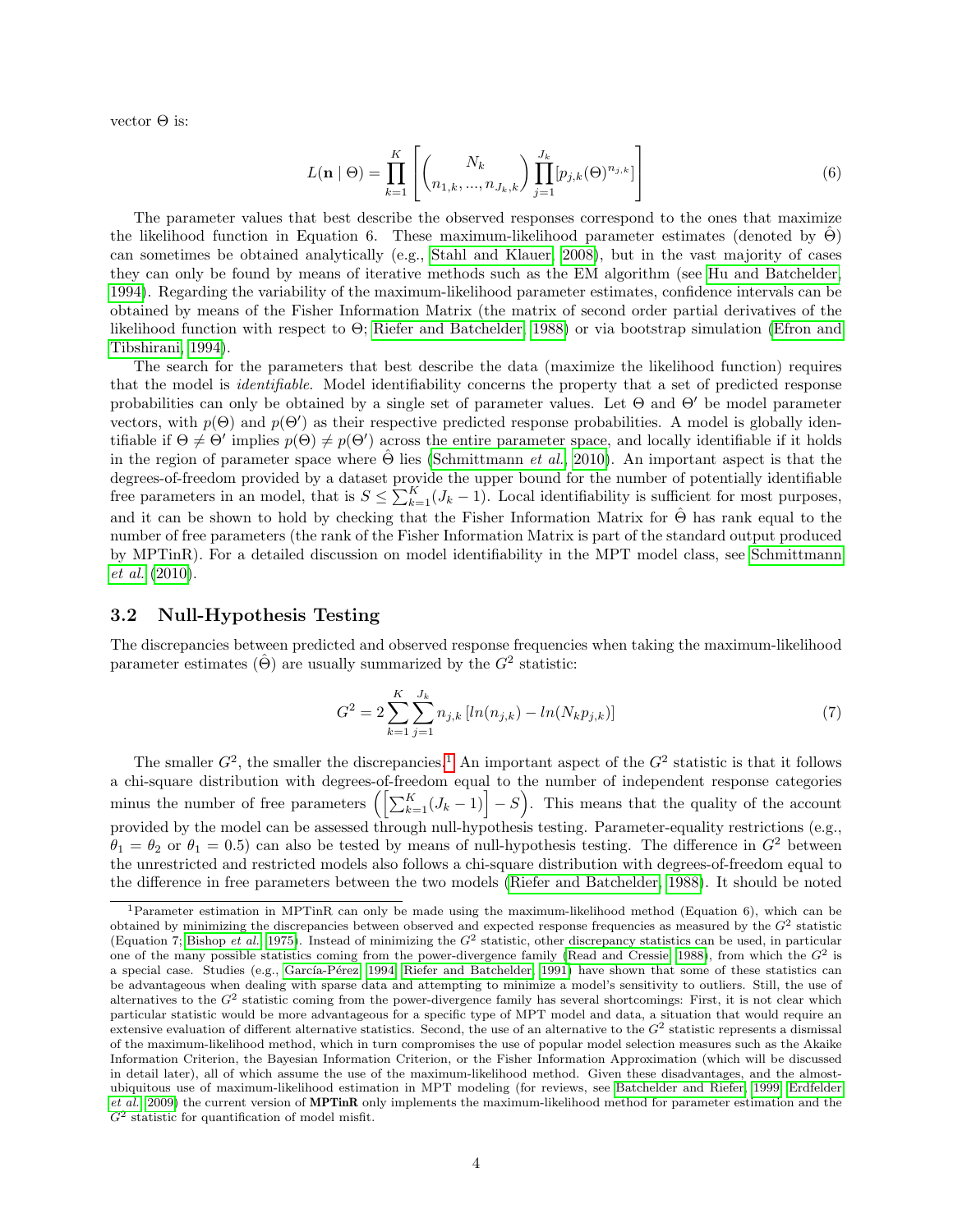that parameter-inequality restrictions (e.g.,  $\theta_1 \leq \theta_2$ ; see Knapp & Batchelder, 2004) can also be tested, but the difference in  $G<sup>2</sup>$  no longer follows a chi-square distribution but a particular mixture of chi-square distributions that in many cases needs to be determined via simulation [\(Silvapulle and Sen, 2005,](#page-28-6) for an example see [Kellen and Klauer, 2011\)](#page-27-4).

### 3.3 Model Selection

It is important to note that  $G^2$  is a measure that only summarizes the models' goodness-of-fit, and which can only be used to test between nested models (when the restricted model is a special case of the unrestricted model). Furthermore, it ignores possible flexibility differences between the models, that is differences in their inherent ability to fit data in general. The more flexible a model is, the better it will fit any data pattern, regardless of the appropriateness of the model. The best model is not necessarily the one that better fits the data, as it is also important that a model's range of predictions closely follows the observations made and that it can produce accurate predictions regarding future observations [\(Roberts and Pashler, 2000\)](#page-28-7). Model selection analyses attempt to find the model that strikes the best balance between goodness-of-fit and model flexibility (for discussions on different model selection approaches, see [Myung](#page-27-5) *et al.*, [2000;](#page-27-5) [Wagenmakers and](#page-28-8) [Waldorp, 2006\)](#page-28-8), which makes  $G<sup>2</sup>$  an unsuitable measure for the comparison of non-nested models. In order to compare both nested and non-nested models in a single framework, as well as to account for potential differences in model flexibility, measures such as the Akaike Information Criterion (AIC; [Akaike, 1974\)](#page-26-6) and the Bayesian Information Criterion (BIC; [Schwarz, 1978\)](#page-28-9) are used:[2](#page-4-0)

$$
AIC = G^2 + 2S \tag{8}
$$

$$
BIC = G^2 + ln(N)S \tag{9}
$$

AIC and BIC correct models' fit-results by introducing a punishment factor (the second term in the formulas) that penalizes them for their flexibility (S is the number of parameters). The lower the  $AIC/BIC$  the better the account. For the case of AIC and BIC, the number of free parameters is used as a proxy for model flexibility, a solution that is convenient to use but that ignores differences in the model's functional form and is rendered useless when used to compare models that have the same number of parameters [\(Klauer and](#page-27-6) [Kellen, 2011\)](#page-27-6). For example, consider the structurally identical models A and B with two parameters  $\theta_1$  and  $\theta_2$ , with the sole difference between both models that for model B the restriction  $\theta_1 \leq \theta_2$  holds. According to AIC and BIC the models are equally flexible despite the fact that the inequality restriction halves model B's parameter space and therefore its flexibility.

A measure that provides a more precise quantification of model flexibility is the Fisher Information Approximation (FIA), a measure that stems from the Minimum Description Length framework (for an introduction, see Grünwald, 2007):

$$
FIA = \frac{1}{2}G^2 + \frac{S}{2}ln\frac{N}{2\pi} + ln\int \sqrt{\det I(\Theta)} \, d\Theta \tag{10}
$$

where  $I(\Theta)$  is the Fisher Information Matrix for sample size 1 (for details, see Su *[et al.](#page-28-10)*, [2005\)](#page-28-10). The third additive term of Equation 10 is the penalty factor that accounts for the functional form of the model, providing a more accurate depiction of a model's flexibility. Unlike AIC and BIC, FIA can account for flexibility differences in models that have the same number of parameters. Despite its advantages, FIA is a measure whose computation is far from trivial given the integration of the determinant of the Fisher Information Matrix across a multidimensional parameter space. Due to the recent efforts of Wu *[et al.](#page-29-0)* [\(2010a](#page-29-0)[,b\)](#page-29-1) the computation of FIA for the MPT model class has become more accessible.

<span id="page-4-0"></span> $^{2}$ In the AIC and BIC formulas, the first term corresponds to the model's goodness of fit, and the second additive term to the model's penalty factor. As noted by one of the reviewers, we use the  $G<sup>2</sup>$  as the first term, contrary to other implementations that use the models' log-likelihood (LL<sub>M</sub>) instead. G<sup>2</sup> corresponds to 2 × (LL<sub>S</sub> – LL<sub>M</sub>), with LL<sub>S</sub> being the log-likelihood of a saturated model that perfectly describes the data. In this sense, the definitions of AIC and BIC given in the main body of text can be viewed as differences in AIC and BIC between these two models, making the notation ∆AIC and ∆BIC more appropriate. We nevertheless use the notation AIC and BIC given that we use the notation ∆AIC and ∆BIC when referring to differences between different candidate models other than the saturated model that perfectly describes the data.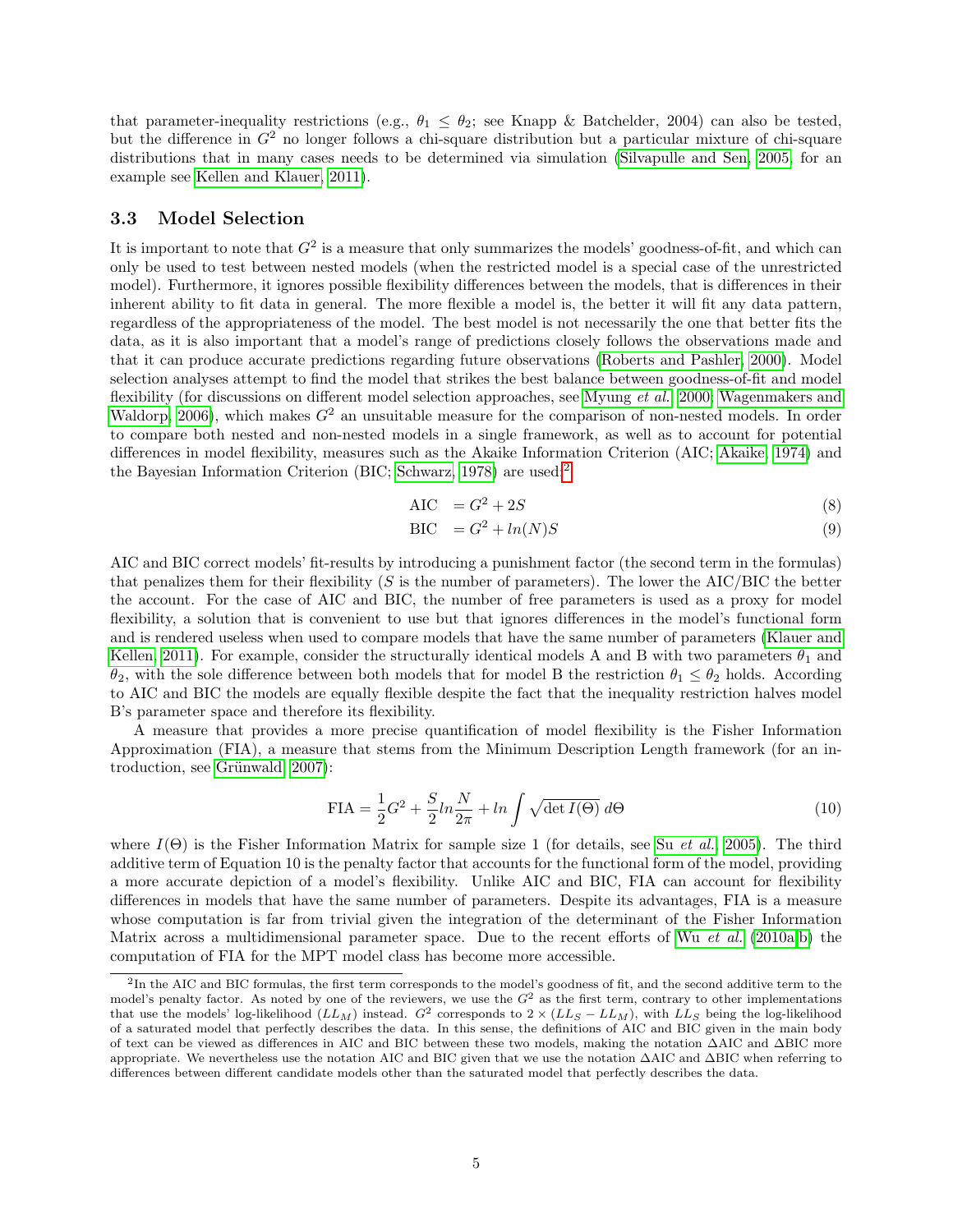## 3.4 Context-Free Language for MPTs

Also of interest is the context-free language for the MPT model class developed by [Purdy and Batchelder](#page-27-1)  $(2009)$ , called L<sub>BMPT</sub>. In L<sub>BMPT</sub>, each MPT model is represented by a string, called a word, consisting only of symbols representing parameters  $(\theta)$  or categories  $(C)$ . The word in L<sub>BMPT</sub> representing each tree is created by recursively performing the following operations:

- 1. visit the root
- 2. traverse the upper subtree
- 3. traverse the lower subtree

During these operations the word is built in the following manner: Whenever a parameter (and *not* its converse) is encountered, add the parameter to the string. Whenever a response category (i.e., leaf) is reached, add the category to the string. The word is complete when reaching the last response category. The structure for the trees in Figure 1 in  $L_{\text{BMPT}}$  is thus:

$$
\theta C \theta C C \tag{11}
$$

By assigning indices one obtains a word in  $L_{BMPT}$  for each tree in Figure 1:

$$
\theta_{D_o} C_{Old} \theta_g C_{Old} C_{New}
$$
\n
$$
\theta_{D_n} C_{New} \theta_g C_{Old} C_{New}
$$
\n(12)

In order to create a single MPT model of the two trees in Figure 1 one needs to assume a joining parameter  $\theta_{join}$  whose branches connect the two trees into a single one. In this case, the values of  $\theta_{join}$  and  $(1-\theta_{join})$ would be fixed a priori as they represent the proportion of times that old and new items occur during test. The resulting full model for the recognition memory experiment in  $L_{\text{BMPT}}$  is:

$$
\theta_{join}\theta_{Do}C_{Old}\theta_gC_{Old}C_{New}\theta_{D_n}C_{New}\theta_gC_{Old}C_{New}
$$
\n(13)

The context-free language of [Purdy and Batchelder \(2009\)](#page-27-1) is extremely useful as it allows the statement and proof of propositions regarding the MPT model class. One application of this language is in the computation of FIA (Wu et al., 2010a, 2010b).

# 4 General Overview of MPTinR

MPTinR offers five main advantages over comparable software (cf. [Moshagen, 2010\)](#page-27-3). First, MPTinR is fully integrated into the R language, an open-source implementation of the S statistical programming language [\(Becker](#page-26-8) *et al.*, [1988\)](#page-26-8), that is becoming the lingua franca of statistics [\(Muenchen, 2012;](#page-27-7) [Vance, 2009\)](#page-28-11). Besides being free (as it is part of the GNU project, see [http://www.gnu.org\)](http://www.gnu.org) and platform independent, R's major strength is the combination of being extremely powerful (it is a programming language) with the availability of a wide variety of statistical and graphical techniques. Couching MPTinR within this environment lets it benefit from these strengths. For example, data usually needs to be preprocessed before fitting an MPT model. In addition to fitting an MPT model, one may want to visualize the parameter estimates, run hypothesis-tests on particular parameter restrictions or perform simulations validating certain aspects of the model such as the parameter estimates or the identifiability of the model. When using **MPTINR** all of those processes that can be done within one single environment without the need to ever move data between programs.

Second, MPTinR was developed with the purpose of being easy to use, improving some of the more cumbersome features of previous programs, such as the ones concerning model representation. MPT models are represented in most programs such as GPT [\(Hu and Phillips, 1999\)](#page-27-8), HMMTree [\(Stahl and Klauer, 2007\)](#page-28-12), or multiTree [\(Moshagen, 2010\)](#page-27-3) by means of .EQN model files. Model specification in .EQN files need to follow a certain structure that could lead to errors, and diverge from the model equations (e.g., Equations 1-4) that are normally used to represent these models in scientific manuscripts. These requirements can become especially cumbersome when handling MPT models comprised of trees with numerous branches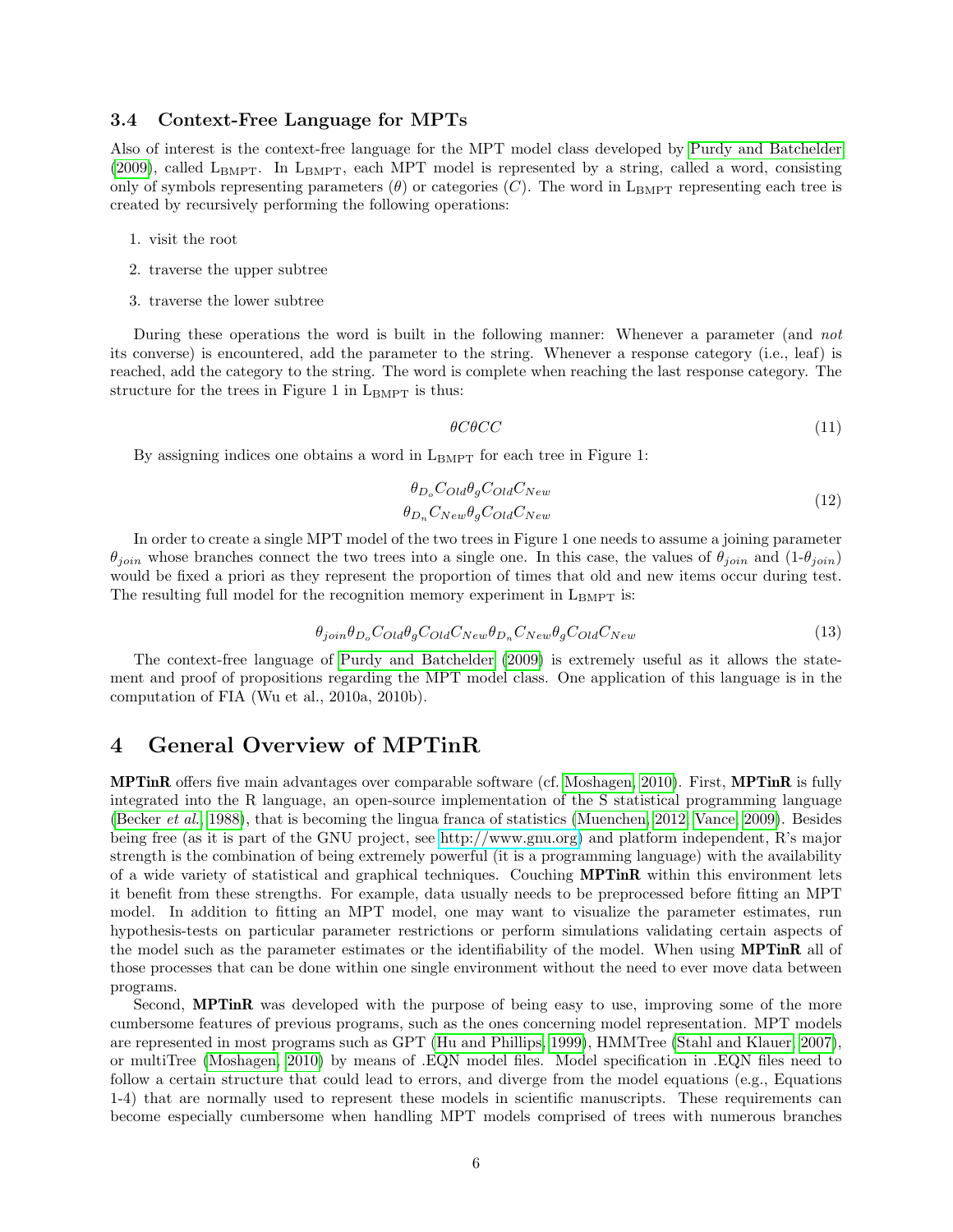(e.g., [Oberauer, 2006\)](#page-27-9). Furthermore, most programs require parameter restrictions to be specified "by hand" every time the program is used (for an exception, see Moshagen, 2010), or different model files implementing the parameter restrictions have to be created. MPTinR overcomes these inconvenient features: Models are specified in a way that is virtually equivalent to the equations used to represent models (i.e., Equations 1-4), and model restrictions are intuitively specified. Furthermore, model and restrictions can be specified in external files or directly within an R script. In addition, MPTinR automatically detects whether single or multiple datasets are fitted and adjusts the output accordingly. For multiple datasets, the summed results (e.g. summed  $G<sup>2</sup>$  values) as well as the results for the aggregate data (i.e., summed response frequencies across datasets) are per default provided in the output.

Third, MPTinR provides different model selection measures, namely AIC, BIC, and FIA. As previously referred, the computation of FIA is not trivial, and only very recently has it become available for the MPT model class (Wu *[et al.](#page-29-0)*, [2010a,](#page-29-0)[b\)](#page-29-1).

Fourth, **MPTinR** is able to translate an MPT model into a string representation according to the contextfree language developed by Purdy and Batchelder (2009) as well as construct model equations from the string representation. Given that the manual translation of MPTs can be rather difficult and tedious, the possibility of an automatic translation will likely encourage the use of this context-free language, which has shown great potential in the assessment of model flexibility (see [Purdy, 2011\)](#page-27-10).

Fifth, although being specifically designed for MPTs, **MPTinR** can also be used to fit a wide range of other cognitive models for categorical data, for example models based on signal detection theory (SDT; [Green](#page-26-9) [and Swets, 1966;](#page-26-9) [Macmillan and Creelman, 2005\)](#page-27-11). This essentially makes **MPTinR** a framework for fitting many types of cognitive models for categorical data and to facilitate their comparison. As this last point is outside the scope of this article we refer interested readers to the documentation for the functions fit.model and fit.mptinr which contain detailed examples of how to fit different SDT models.

## 4.1 Getting Started

MPTinR is a package for the R programming language and therefore needs to be used within the R environment by using the functions described below. For users familiar with commercial statistic packages such as SPSS, the handling of R may be uncommon as it does not come with a graphical user interface (but see [Valero-](#page-28-13)[Mora and Ledesma \(2012\)](#page-28-13), for an overview, and Rödiger *et al.* [\(2012\)](#page-28-14), for a powerful graphical user interface for R). Instead, all commands have to be entered at the prompt. **MPTinR** comes with a manual describing all functions in detail (available also via [http://cran.r-project.org/web/packages/MPTinR/MPTinR.pdf\)](http://cran.r-project.org/web/packages/MPTinR/MPTinR.pdf) and has a website with more information on important features such as model files and restrictions (see [http://www.psychologie.uni-freiburg.de/Members/singmann/R/mptinr/modelfile\)](http://www.psychologie.uni-freiburg.de/Members/singmann/R/mptinr/modelfile). To obtain the documentation for any function of **MPTinR** simply enter the function name at the prompt preceded by a ? (e.g., ?fit.mpt to obtain the detailed documentation containing examples for the main function fit.mpt). The documentation for each function contains a detailed description of its use and the arguments that need to be passed to it. Here we only present the most relevant arguments of each function.

MPTinR is available via the Comprehensive R Archive Network (CRAN; [http://cran.r-project.org/\)](http://cran.r-project.org/) and can therefore be installed from within any R session with the following command (given an active Internet connection):

#### install.packages("MPTinR")

Note that you might need an up-to-date version of R to install MPTinR. After successful installation (which only needs to be done once), MPTinR needs to be loaded into the current R session with the following command (this needs to be done each time you start a new R session):

library("MPTinR")

#### 4.2 Format of Models, Restrictions, and Data

The basis of all analyses of MPT models in **MPTING** is the representation of the model via a model file. Whereas MPTinR can read the well-known .EQN model files (e.g., Hu and [Phillips, 1999\)](#page-27-8) it offers an alternative, the easy format. To specify a model in the easy format the model file needs to contain the right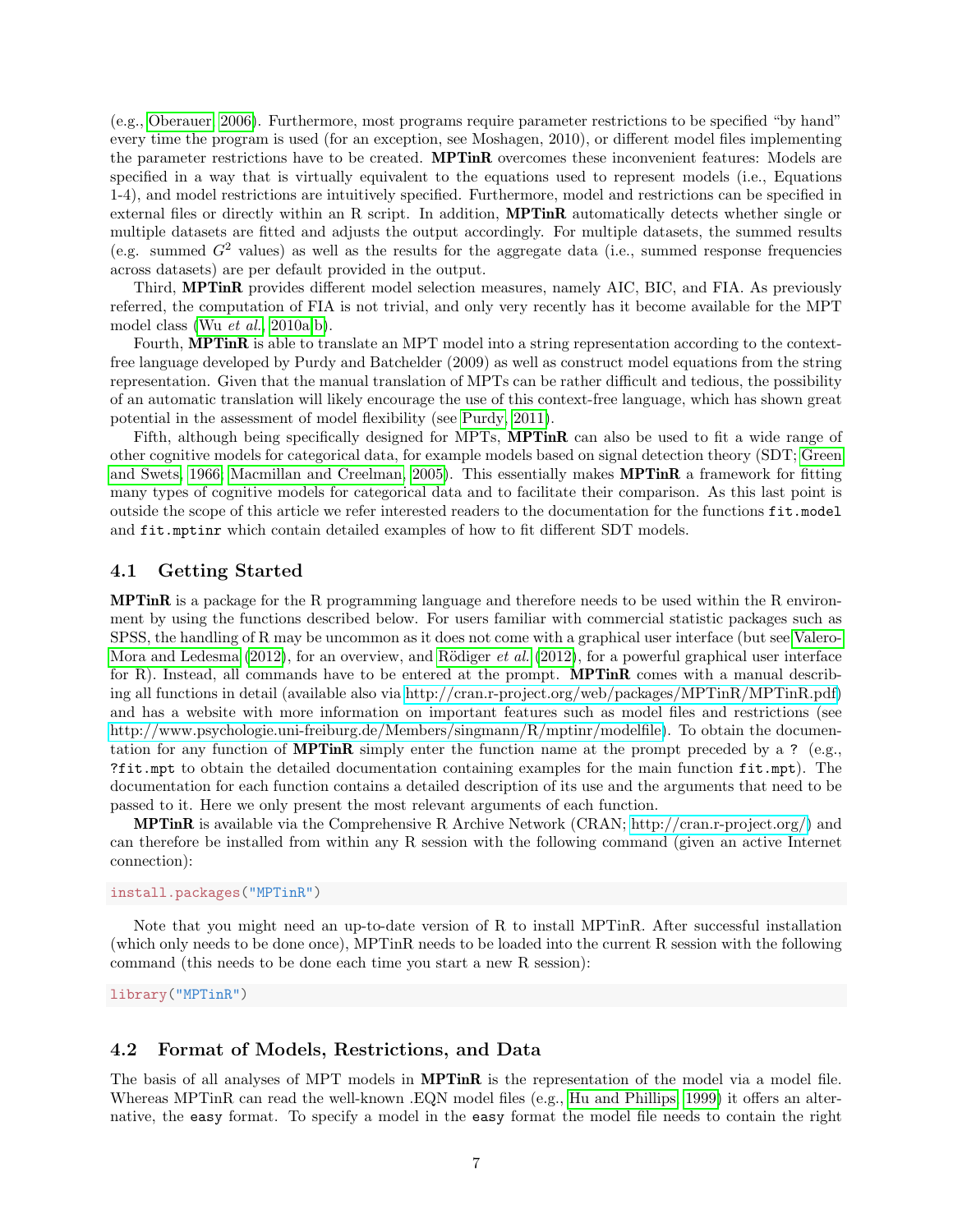hand sides of the equations defining an MPT model (e.g., Equations 1-4) with the equations for each tree separated by at least a single empty line. In other words, for each tree all branches ending in the same response category need to be written in a single line concatenated by +. Note that only trees with binary branching can be specified in MPTinR (for an exception, see [Hu and Phillips \(1999\)](#page-27-8)). The model file for the 2HTM model from Figure 1 in the easy format could be:

```
# Tree for old items: First 'yes', then 'no'
Do + (1 - Do) * g(1-Do)*(1-g)#Tree for new items: First 'yes', then 'no'
(1-Dn) * gDn + (1-Dn) * (1 - g)
```
As can be seen, MPTinR allows for comments in the model file. Everything to the right of the number sign  $\#$  will be ignored and lines containing only a comment count as empty.<sup>[3](#page-7-0)</sup> Also, additional whitespace within the equations is ignored. Note that the parameter names used in the model files need to be valid R variable names (for details, type ?make.names and ?reserved at the command prompt).

The format of restrictions files is similar to the format of model files. Each restriction needs to be specified on one line. Furthermore, the following rules apply: Inequality restrictions needs to be placed before equality restrictions and can only be specified using the smaller than operator < (note that inequality restrictions containing  $\leq$  actually represent the weak inequality  $\leq$ ). If a variable appears not as the rightmost element in a restriction it can only appear as the rightmost element in any other restriction (in other words in a set of restrictions a variable can appear multiple times, but only once not as the rightmost element). In addition to simple equality and inequality restrictions MPTinR can also deal with order restrictions involving more than two parameters. For example,  $Y1 = Y2 = 0.5$  will set both parameters Y1 and Y2 to 0.5. Similarly,  $W1 < W2 < W3$  will be correctly interpreted as  $W1 < W2$  and  $W2 < W3$ . A valid restrictions file (for a fictitious MPT model) could be (note that we have added quotes at the beginnign and end for display purposes, those need to be removed in an actual file):

```
" # quotes need to be removed
W1 < W2 < W3
X4 = X3Y1 = Y3 = 0.5Z = 0 #Restrictions may also contain comments.
"
```
Note that it is also possible to specify model and restriction within an R script (as compared to in an external file), using for example the textConnection function included in the base R package. Restrictions can also be specified within a script as a list of strings. We will use this functionality in the following.

MPTinR contains the function check.mpt that may help in writing model and restrictions files. It has the format check.mpt(model.filename, restrictions.filename = NULL) and will return a list with the following information: a logical value indicating whether or not the probabilities on each tree sum to one, the number of trees and the number of response categories the model has, the number of independent response categories the model provides, and the name and number of the parameters in the tree. model.filename is the only mandatory argument and needs to be a character string specifying the location and name of the model file<sup>[4](#page-7-1)</sup>. restrictions.filename is an optional argument specifying the location and name of the restrictions file.

<span id="page-7-0"></span><sup>3</sup>Note that the way MPTinR deals with comments has changed. As is common in R (and other programming languages) everything to the right of the comment symbol  $\#$  is ignored. In previous versions or MPTinR (prior to version 0.9.2) a line containing  $a \#$  at any position was ignored completely.

<span id="page-7-1"></span><sup>4</sup>R looks for files in the current working directory. To find out what is the current working directory type getwd() at the R prompt. You can change the working directory using either the R menu or using function setwd. Additionally, models and restrictions can also be specified within an R script (i.e., not in a file) using a textConnection, see the examples in ?fit.mpt and ?fit.model.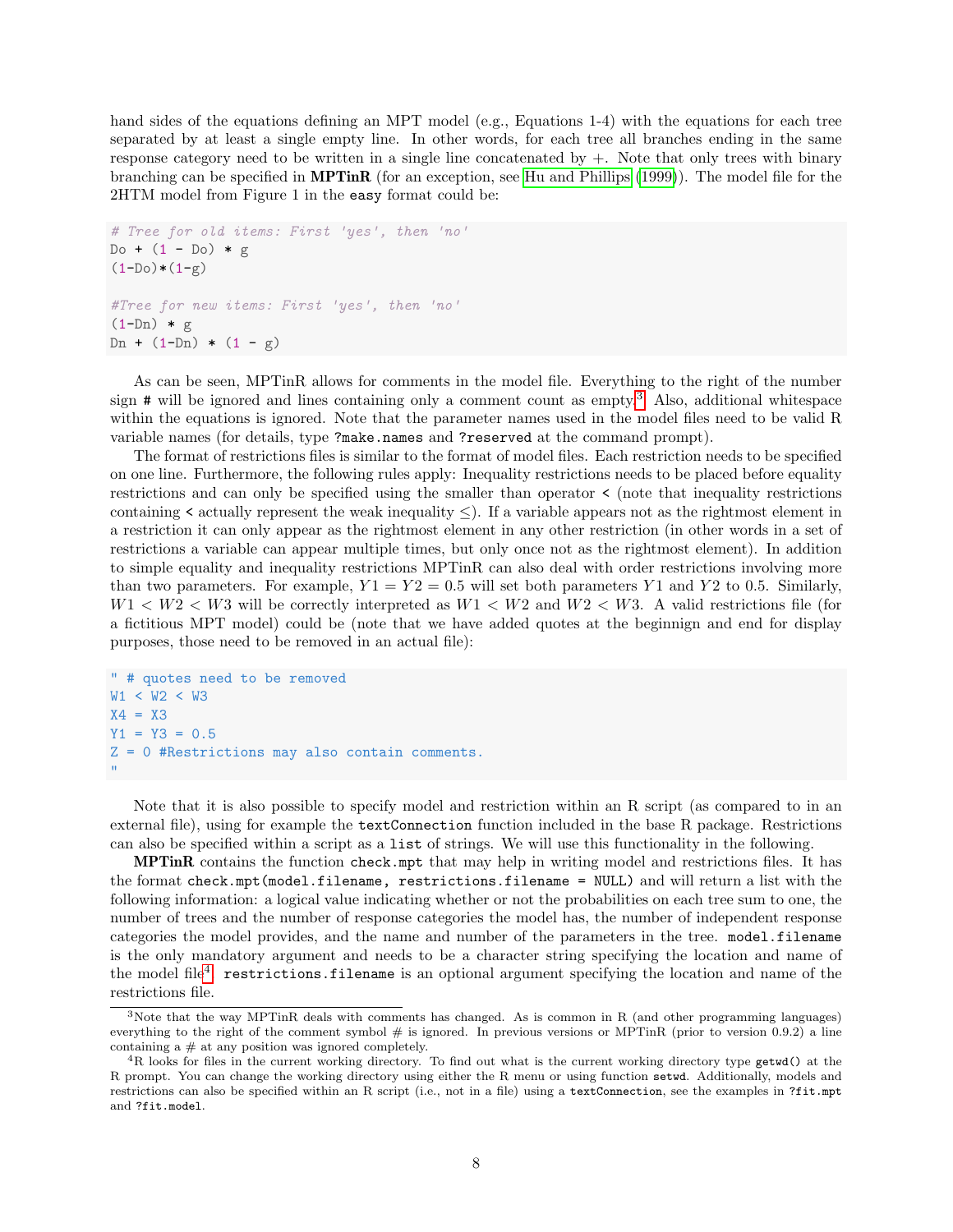For example, calling check.mpt on the 2HTM model above will return an output indicating that the probabilities in each tree sum to one (if not, the function will pinpoint the misspecified trees), that the number of trees in the model is two, the number of response categories is four, the number of independent response categories is two, and the three parameters are  $D_n$ ,  $D_o$ , and g:

```
mod_2htm_1 <- "
# Tree for old items: First 'yes', then 'no'
Do + (1 - Do) * g(1-Do)*(1-g)#Tree for new items: First 'yes', then 'no'
(1-Dn) * gDn + (1-Dn) * (1 - g)"
check.mpt(textConnection(mod_2htm_1))
## $probabilities.eq.1
## [1] TRUE
##
## $n.trees
## [1] 2
##
## $n.model.categories
## [1] 4
##
## $n.independent.categories
## [1] 2
##
## $n.params
## [1] 3
##
## $parameters
## [1] "Dn" "Do" "g"
```
The data on which an MPT model will be fitted needs to be passed as a numeric data object, either as a vector, matrix, or data.frame. The mapping of data to response category is done via position. The ordinal position (rank) of each equation in the model file needs to correspond to the response category that is represented at that position/rank in the data vector or to the column with that number if the data object is a matrix or data.frame. If a matrix or data.frame contains more than one row, each row is considered as one dataset and the MPT model is fitted separately for each dataset and the data summed across rows is considered as another dataset (called aggregated dataset) which is also fitted. The data can be entered directly into R or by loading it using one of the data import functions (e.g., read.table, see also [R Development Core Team, 2012b\)](#page-27-12). The aggregated data of the dataset described below could be entered as vector d.broeder.agg as:

```
d.broeder.agg <- c(145, 95, 170, 1990, 402, 198, 211, 1589, 868, 332,
                   275, 925, 1490, 310, 194, 406, 1861, 299, 94, 146)
```
## 4.3 An Example Session

Before estimating model parameters, it is important to see whether a model is identifiable. As previously pointed out the 2HTM as presented in Figure 1 has three parameters, while the "Old"/"New" responses for both old and new items only provide two independent categories (i.e., independent data points to be fitted) as given in the output of check.mpt. This means that the 2HTM with three paramaters is not identifiable in the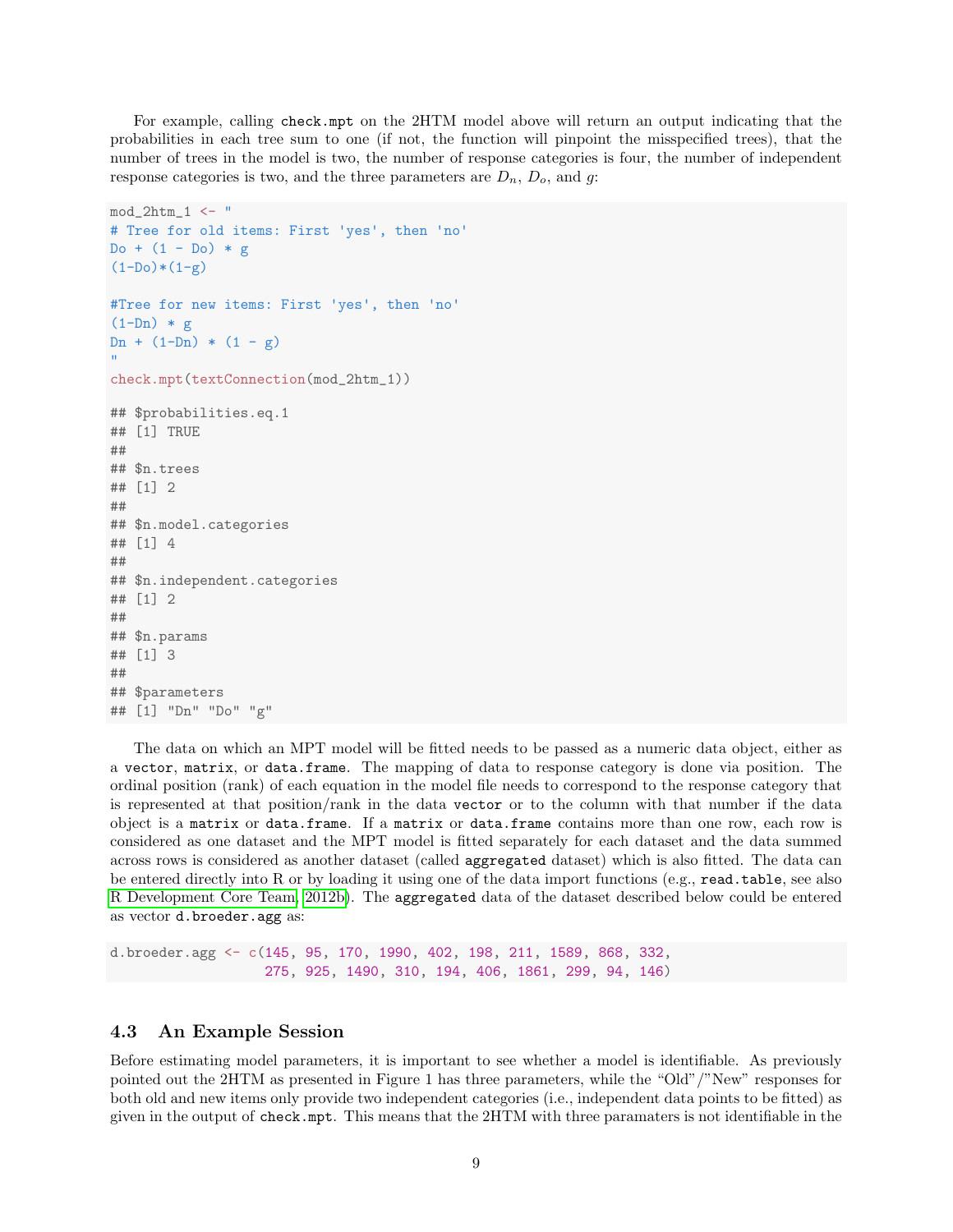current form. There are two ways of achieving identifiability for this model: 1) by imposing the restriction  $D_n = D_o$  [\(Snodgrass and Corwin, 1988\)](#page-28-1), and/or 2) by including additional sets of observed categorical responses and subsequently extend the model in order to account for them.

The extension proposed by the second option can be implemented by fitting the model to responses obtained across different bias conditions, where individuals assumed distinct tendencies to respond "Old" or "New". These different response biases or tendencies can be induced by changing the proportion of old items in the test phase (e.g., 10% vs. 90%), for example. According to the theoretical principles underlying underlying the  $2HTM$ , the guessing parameter g would be selectively affected by a response-bias manipulation, with  $D<sub>o</sub>$  and  $D<sub>n</sub>$  remaining unchanged. For example, Bröder and Schütz (2009) used the second solution sketched above by implementing five separate test phases, each with different proportions of old items (10%, 25%, 50%, 75%, and 90%). Consider the resulting model mod 2htm 2 and the corresponding output from check.mpt showing that there are more degrees-of-freedom than free parameters:

```
mod_2htm_2 <- "
# Tree for old items (10%): First 'yes', then 'no'
Do + (1 - Do) * g1(1-Do)*(1-g1)#Tree for new items (90%): First 'yes', then 'no'
(1-Dn) * g1Dn + (1-Dn) * (1 - g1)# Tree for old items (25%): First 'yes', then 'no'
Do + (1 - Do) * g2(1-Do)*(1-g2)#Tree for new items (75%): First 'yes', then 'no'
(1-Dn) * g2Dn + (1-Dn) * (1 - g2)# Tree for old items (50%): First 'yes', then 'no'
Do + (1 - Do) * g3(1-Do)*(1-g3)#Tree for new items (50%): First 'yes', then 'no'
(1-Dn) * g3Dn + (1-Dn) * (1 - g3)# Tree for old items (75%): First 'yes', then 'no'
Do + (1 - Do) * g4(1-Do)*(1-g4)#Tree for new items (25%): First 'yes', then 'no'
(1-Dn) * g4Dn + (1-Dn) * (1 - g4)# Tree for old items (90%): First 'yes', then 'no'
Do + (1 - Do) * g5(1-Do)*(1-g5)#Tree for new items (10%): First 'yes', then 'no'
(1-Dn) * g5Dn + (1-Dn) * (1 - g5)"
```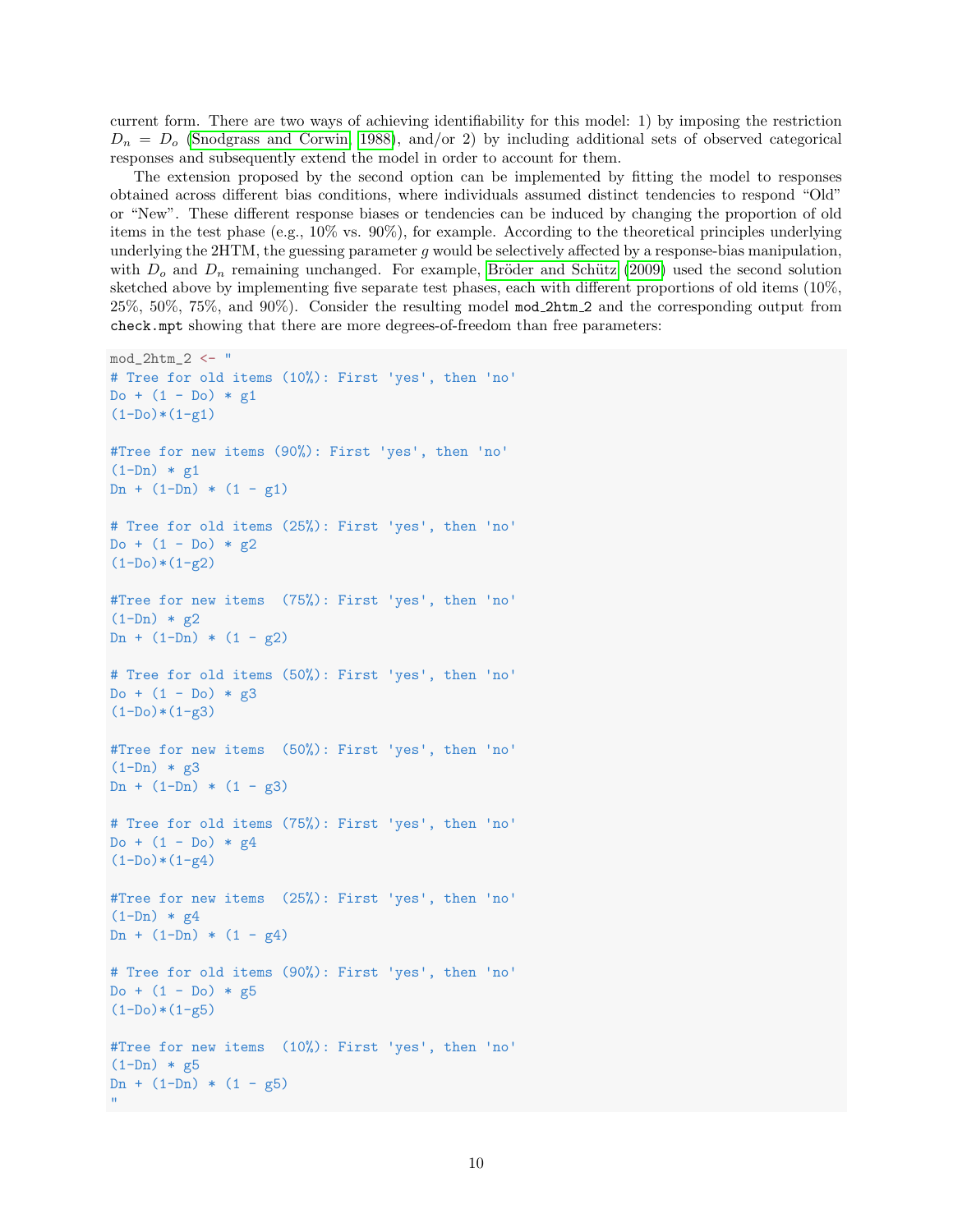```
check.mpt(textConnection(mod_2htm_2))
## $probabilities.eq.1
## [1] TRUE
##
## $n.trees
## [1] 10
##
## $n.model.categories
## [1] 20
##
## $n.independent.categories
## [1] 10
##
## $n.params
## [1] 7
##
## $parameters
## [1] "Dn" "Do" "g1" "g2" "g3" "g4" "g5"
```
Now, consider a  $40 \times 20$  matrix named d.broeder containing the individual data of the 40 participants from Bröder and Schütz (2009) Experiment  $3.5$  $3.5$  Each participant was tested across five different base-rate conditions (10%, 25%, 50%, 75%, and 90% old items). In this data matrix, each row corresponds to one participant, and the columns correspond to the different response categories in the same order as in the model file. We just show the first 6 lines (i.e., participants) here:

| data("d.broeder") |            |                 |              |                |                                         |    |                                 |                |                        |              |                |                |                                                                             |    |
|-------------------|------------|-----------------|--------------|----------------|-----------------------------------------|----|---------------------------------|----------------|------------------------|--------------|----------------|----------------|-----------------------------------------------------------------------------|----|
| head(d.broeder)   |            |                 |              |                |                                         |    |                                 |                |                        |              |                |                |                                                                             |    |
| ##                |            | $[0,1]$ $[0,2]$ |              |                | $\left[ 1,3\right]$ $\left[ 1,4\right]$ |    |                                 |                |                        |              |                |                | $[0,5]$ $[0,6]$ $[0,7]$ $[0,8]$ $[0,9]$ $[0,10]$ $[0,11]$ $[0,12]$ $[0,13]$ |    |
|                   | $##$ [1,]  | 1               | 5            | 1              | 53                                      | 10 | 5                               | $\overline{2}$ | 43                     | 22           | 8              | 10             | 20                                                                          | 39 |
|                   | ## [2,]    | 6               | $\circ$      | 6              | 48                                      | 11 | 4                               | $\mathbf{1}$   | 44                     | 25           | 5              | $\mathbf{2}$   | 28                                                                          | 39 |
| ##                | [3,]       | 3               | 3            | 3              | 51                                      | 10 | 5                               | $\mathbf{1}$   | 44                     | 15           | 15             | $\overline{7}$ | 23                                                                          | 40 |
|                   | ## [4, ]   | 3               | 3            | $\overline{2}$ | 52                                      | 10 | 5                               | 3              | 42                     | 22           | 8              | 3              | 27                                                                          | 32 |
| ##                | [5,]       | 5               | $\mathbf{1}$ | $\overline{2}$ | 52                                      | 12 | 3                               | 12             | 33                     | 23           | $\overline{7}$ | 10             | 20                                                                          | 40 |
|                   | ## [6.]    | 6               | $\circ$      | $\Omega$       | 54                                      | 13 | $\mathbf{2}$                    | $\Omega$       | 45                     | 28           | $\overline{2}$ | $\circ$        | 30                                                                          | 44 |
| ##                |            | $[,14]$ $[,15]$ |              |                |                                         |    | $[,16]$ $[,17]$ $[,18]$ $[,19]$ |                | $\left[ 1, 20 \right]$ |              |                |                |                                                                             |    |
|                   | ## $[1,]$  | 6               |              | 5              | 10                                      | 49 | 5                               | 4              |                        | $\mathbf{2}$ |                |                |                                                                             |    |
| ##                | [2,]       | 6               |              | $\mathbf{2}$   | 13                                      | 48 | 6                               | 1              |                        | 5            |                |                |                                                                             |    |
| ##                | [3,]       | 5               |              | 3              | 12                                      | 42 | 12                              | $\overline{2}$ |                        | 4            |                |                |                                                                             |    |
| ##                | [4,]       | 13              |              | $\mathbf{1}$   | 14                                      | 39 | 15                              | 3              |                        | 3            |                |                |                                                                             |    |
| ##                | [5,]       | 5               |              | 9              | 6                                       | 51 | 3                               | 6              |                        | $\Omega$     |                |                |                                                                             |    |
|                   | ## $[6, ]$ |                 |              | $\circ$        | 15                                      | 49 | 5                               | $\circ$        |                        | 6            |                |                |                                                                             |    |

MPTinR provides two main functions for model fitting and selection, fit.mpt and select.mpt:

fit.mpt is the major function for fitting MPT models to data, returning results such as the obtained log-likelihood and  $G<sup>2</sup>$  value, the information criteria AIC, BIC, and FIA (if requested), parameter estimates and respective confidence intervals, and predicted response frequencies. Optionally one can specify model restrictions or request the estimation of the FIA. It has the basic format fit.mpt(data, model.filename, restrictions.filename = NULL, n.optim = 5, fia = NULL). Two arguments in the fit.mpt function are of note: First, fit.mpt by default returns the best of of five fitting runs for each dataset, a number that can be changed with the n.optim argument. Second, FIA is calculated using Monte Carlo methods (see Wu

<span id="page-10-0"></span> $5$ We thank Arndt Bröder for providing this dataset which also comes with **MPTinR**. The other files necessary to fit this data (i.e., the model and restriction files) also come with MPTinR, see ?fit.mpt.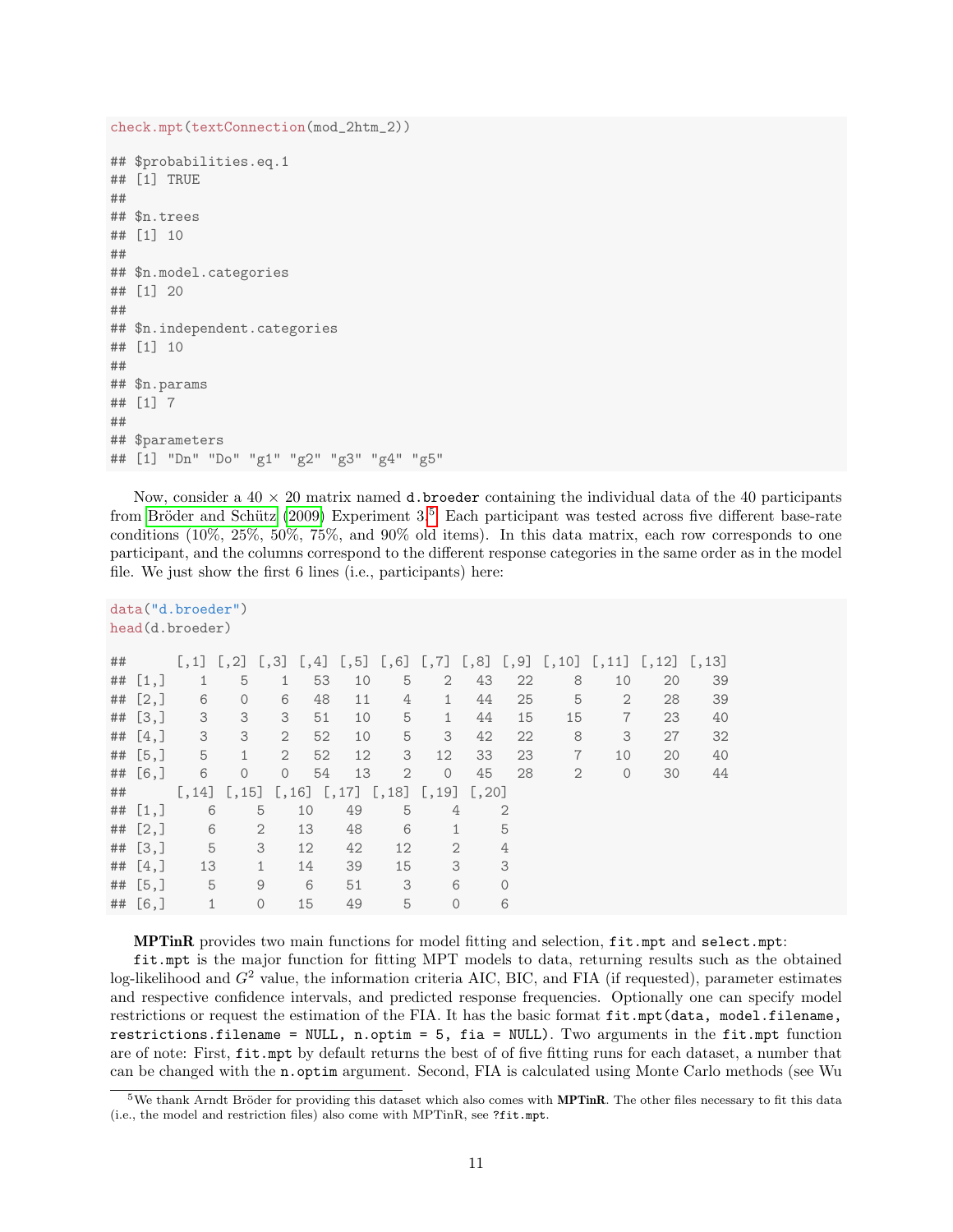et al., 2010a, 2010b), with the number of samples to be used being specified by the fia argument. Following the recommendations of Wu et al., the number of samples should not be below 200,000 for real applications (we use smaller numbers in this vignette for demonstration purposes only).

select.mpt is a function that should aid in model selection (e.g., [Zucchini, 2000\)](#page-29-2) and takes multiple results from fit.mpt as the argument and produces a table comparing the models based on the information criteria AIC, BIC, and FIA. It has the basic format select.mpt(mpt.results, output = c("standard", "full")), where mpt.results is a list of results returned by fit.mpt.

In order to exemplify the use of the fit.mpt and select.mpt functions, two MPT models are fitted to the data from Bröder and Schütz (2009) Experiment 3, the 2HTM model described above, and a restricted version of the 2HTM in which the  $g1 < g2 < g3 < g4 < g5$  constraint was imposed<sup>[6](#page-11-0)</sup>. As noted before, in real applications one should use more than 25,000 FIA samples (usually values such as 200,000).

```
br.2htm <- fit.mpt(d.broeder, textConnection(mod_2htm_2), fia = 25000)
## [1] "Computing FIA: Iteration begins at 2018-06-23 18:30:05"
## [1] "Computing FIA: Iteration stopped at 2018-06-23 18:30:06"
## Time difference of 0.7941077 secs
## Presenting the best result out of 5 minimization runs.
## [1] "Model fitting begins at 2018-06-23 18:30:06"
## Optimization routine for dataset(s) 2 6 7
## did not converge succesfully. Tried again with use.gradient == FALSE.
## Optimization for dataset(s) 2 6 7
## using numerically estimated gradients produced better results. Using those results.
## Old results saved in output == 'full' [['optim.runs']].
## [1] "Model fitting stopped at 2018-06-23 18:30:16"
## Time difference of 10.00993 secs
br.2htm.ineq <- fit.mpt(d.broeder, textConnection(mod_2htm_2),
                        list("g1 < g2 < g3 < g4 < g5"), fia = 25000)
## [1] "Computing FIA: Iteration begins at 2018-06-23 18:30:17"
## [1] "Computing FIA: Iteration stopped at 2018-06-23 18:31:01"
## Time difference of 44.61013 secs
## Presenting the best result out of 5 minimization runs.
## [1] "Model fitting begins at 2018-06-23 18:31:01"
## Optimization routine for dataset(s) 6 7
## did not converge succesfully. Tried again with use.gradient == FALSE.
## Optimization for dataset(s) 6 7
## using numerically estimated gradients produced better results. Using those results.
## Old results saved in output == 'full' [['optim.runs']].
```
## [1] "Model fitting stopped at 2018-06-23 18:31:21" ## Time difference of 19.37525 secs

As can be seen from the output, fitting a model produces various status messages and occasional warnings. The warnings stem from the numerical optimization algorithm employed (a quasi-Newton method, see Appendix for more details). Per default  $\text{MPT}$ inR uses the analytic gradient in the optimization process. If

<span id="page-11-0"></span> $6T$ o fit only the aggregated data entered before as d.broeder.agg simply replace d.broeder with d.broeder.agg as in br.2htm.2 <- fit.mpt(d.broeder.agg, "2htm.model").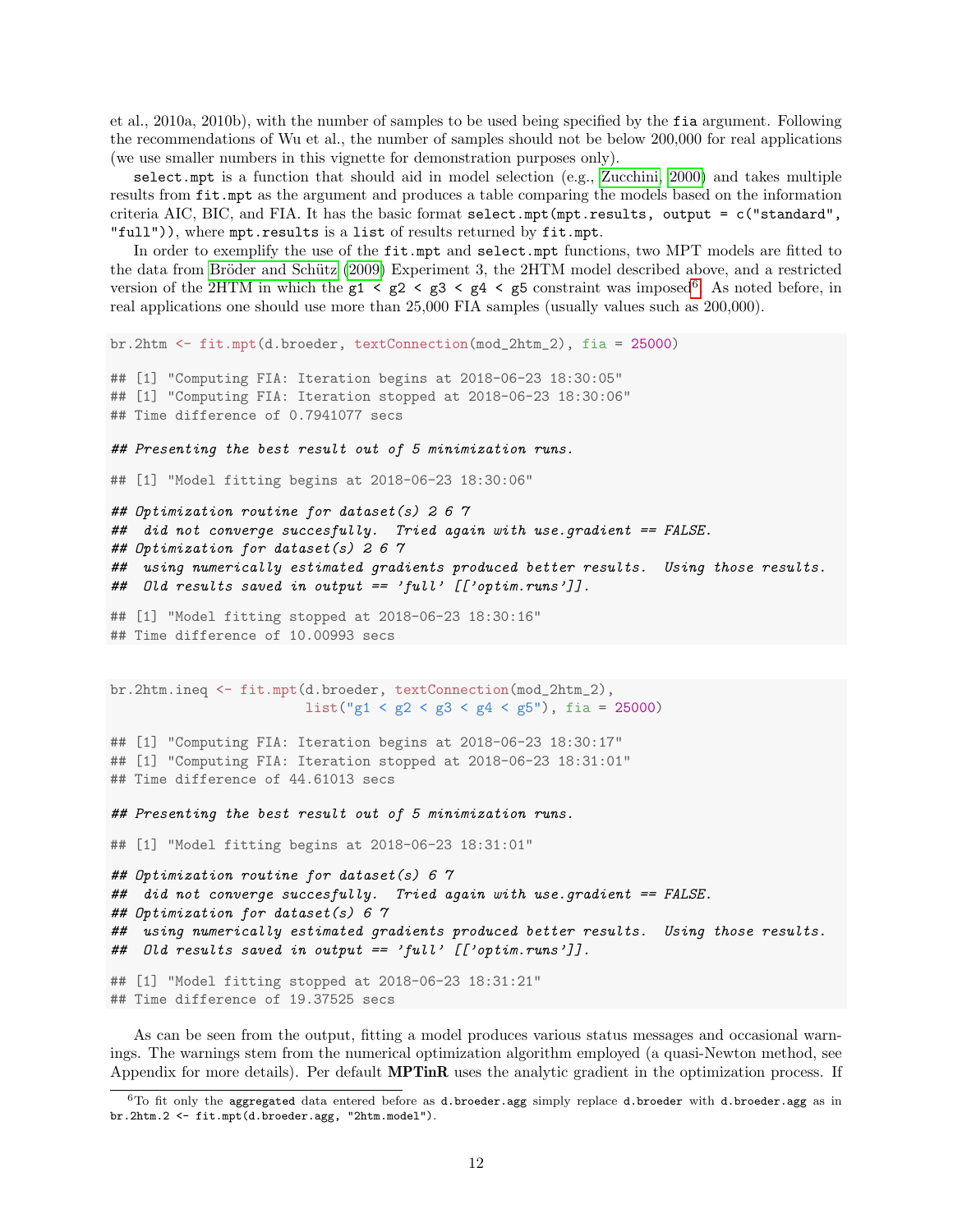the optimization algorithm indicates it did not converge successful, fitting is restartet but this time using the numerical gradient. The warning details which method produced a better result (i.e., larger maximum likelihood) and is consequently used. This warning usually indicates that data is some cells are missing (as is the case here) and some parameters might not be identified for those participants.

```
d.broeder[c(2, 6, 7),]
## [,1] [,2] [,3] [,4] [,5] [,6] [,7] [,8] [,9] [,10] [,11] [,12] [,13]
## [1,] 6 0 6 48 11 4 1 44 25 5 2 28 39
## [2,] 6 0 0 54 13 2 0 45 28 2 0 30 44
## [3,] 6 0 0 54 13 2 3 42 28 2 1 29 44
## [,14] [,15] [,16] [,17] [,18] [,19] [,20]
## [1,] 6 2 13 48 6 1 5
## [2,] 1 0 15 49 5 0 6
## [3,] 1 1 14 51 3 1 5
```
fit.mpt returns a list with the following elements (for a detailed description see ?fit.mpt):

```
str(br.2htm, 1)
## List of 6
## $ goodness.of.fit :List of 3
## $ information.criteria:List of 3
## $ model.info :List of 2
## $ parameters :List of 3
## $ data :List of 2
## $ fitting.runs :List of 2
```
Element model.info can be used for further model diagnostic. As described before, a necessary condition that all parameters are identified is that the rank of the Fisher Matrix is equal to the number of free parameters. As expected from the warning during fitting, this is not the case for participants 2 and 7, while participant 6 showed no problems here.

```
br.2htm$model.info
## $individual
## rank.fisher n.parameters n.independent.categories
## 1 7 7 10
## 2 6 7 10
## 3 7 7 10
## 4 7 7 10
## 5 7 7 10
## 6 7 7 10
## 7 6 7 10
## 8 7 7 10
## 9 7 7 10
## 10 7 7 10
## 11 7 7 10
## 12 7 7 10
## 13 7 7 10
## 14 7 7 10
## 15 7 7 10
## 16 7 7 10
## 17 7 7 10
## 18 7 7 10
```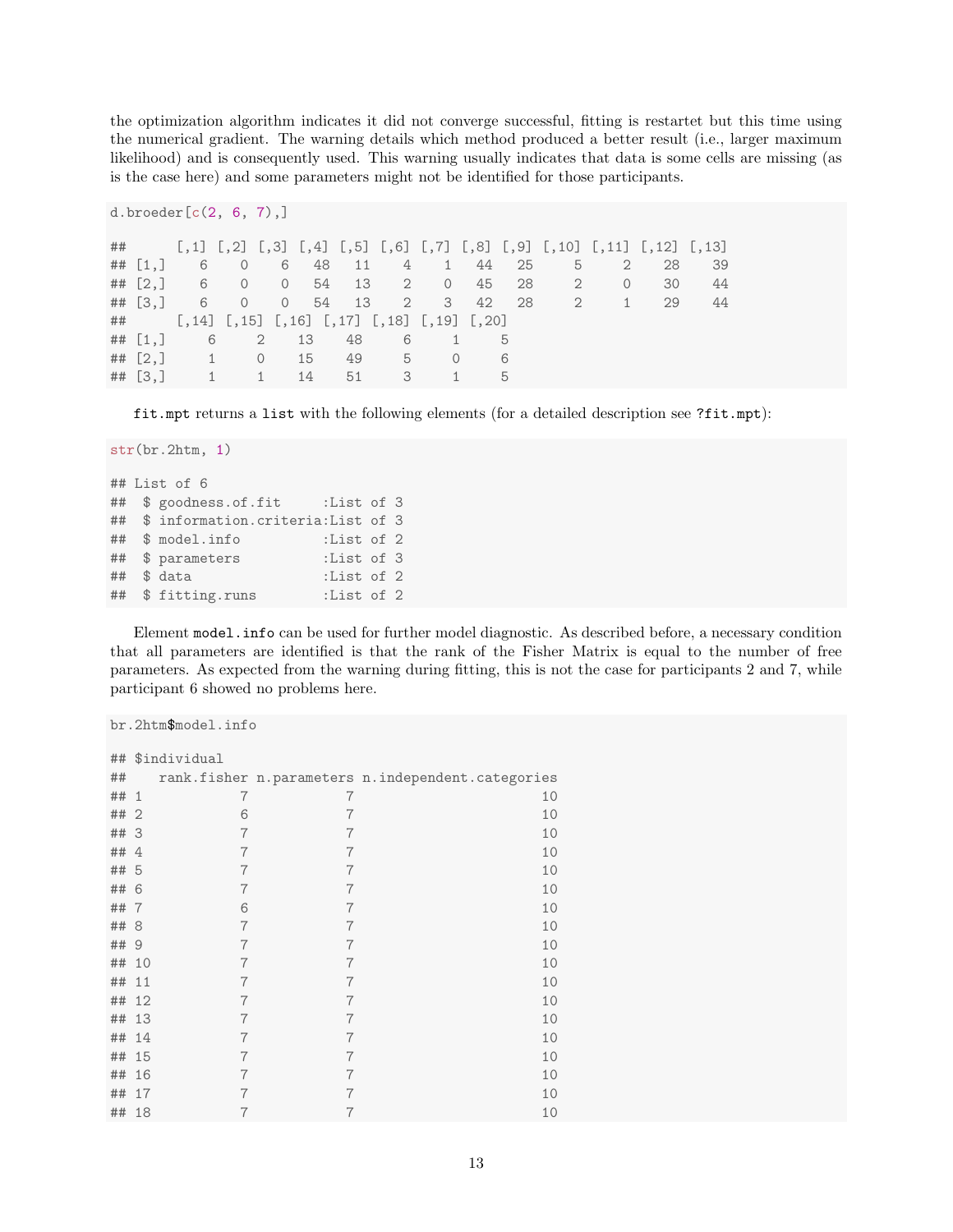| ## 19   |                 | 7              | $\overline{7}$                                    | 10 |
|---------|-----------------|----------------|---------------------------------------------------|----|
| ## 20   |                 | 7              | $\overline{7}$                                    | 10 |
| ## 21   |                 | 7              | $\overline{7}$                                    | 10 |
| ## 22   |                 | $\overline{7}$ | $\overline{7}$                                    | 10 |
| ## 23   |                 | $\overline{7}$ | $\overline{7}$                                    | 10 |
| ## 24   |                 | 7              | $\overline{7}$                                    | 10 |
| ## 25   |                 | $\overline{7}$ | $\overline{7}$                                    | 10 |
| ## 26   |                 | 7              | $\overline{7}$                                    | 10 |
| ## 27   |                 | $\overline{7}$ | $\overline{7}$                                    | 10 |
| ## 28   |                 | $\overline{7}$ | $\overline{7}$                                    | 10 |
| ## 29   |                 | 7              | $\overline{7}$                                    | 10 |
| ## 30   |                 | $\overline{7}$ | $\overline{7}$                                    | 10 |
| ## 31   |                 | 7              | $\overline{7}$                                    | 10 |
| ## 32   |                 | $\overline{7}$ | $\overline{7}$                                    | 10 |
| ## 33   |                 | 7              | $\overline{7}$                                    | 10 |
| ## 34   |                 | $\overline{7}$ | $\overline{7}$                                    | 10 |
| ## 35   |                 | $\overline{7}$ | $\overline{7}$                                    | 10 |
| ## 36   |                 | $\overline{7}$ | $\overline{7}$                                    | 10 |
| ## 37   |                 | 7              | 7                                                 | 10 |
| ## 38   |                 | 7              | $\overline{7}$                                    | 10 |
| ## 39   |                 | 7              | $\overline{7}$                                    | 10 |
| ## 40   |                 | $\overline{7}$ | 7                                                 | 10 |
| ##      |                 |                |                                                   |    |
|         | ## \$aggregated |                |                                                   |    |
| $\# \#$ |                 |                | rank.fisher n.parameters n.independent.categories |    |
| ## 1    |                 | 7              | 7                                                 | 10 |
|         |                 |                |                                                   |    |

Let us now look at the 2HTM results for aggregated data (which replicate the results from Bröder and Schütz,  $2009$ , Table 4):

```
br.2htm[["goodness.of.fit"]][["aggregated"]]
## Log.Likelihood G.Squared df p.value
## 1 -5376.127 2.835736 3 0.4176509
br.2htm[["parameters"]][["aggregated"]]
## estimates lower.conf upper.conf
## Dn 0.4450308 0.3716383 0.5184232
## Do 0.5561326 0.5102111 0.6020540
## g1 0.1411012 0.1129961 0.1692063
## g2 0.2152983 0.1736149 0.2569817
## g3 0.3998479 0.3388262 0.4608696
## g4 0.6045703 0.5446874 0.6644531
## g5 0.6895514 0.6424590 0.7366437
```
Next we may want to compare the parameter estimates for the aggregated data between the original and inequality restricted model:

br.2htm[["parameters"]][["aggregated"]][,"estimates"]

## [1] 0.4450308 0.5561326 0.1411012 0.2152983 0.3998479 0.6045703 0.6895514

br.2htm.ineq[["parameters"]][["aggregated"]][,"estimates"]

## [1] 0.4450308 0.5561326 0.1411012 0.2152983 0.3998479 0.6045703 0.6895514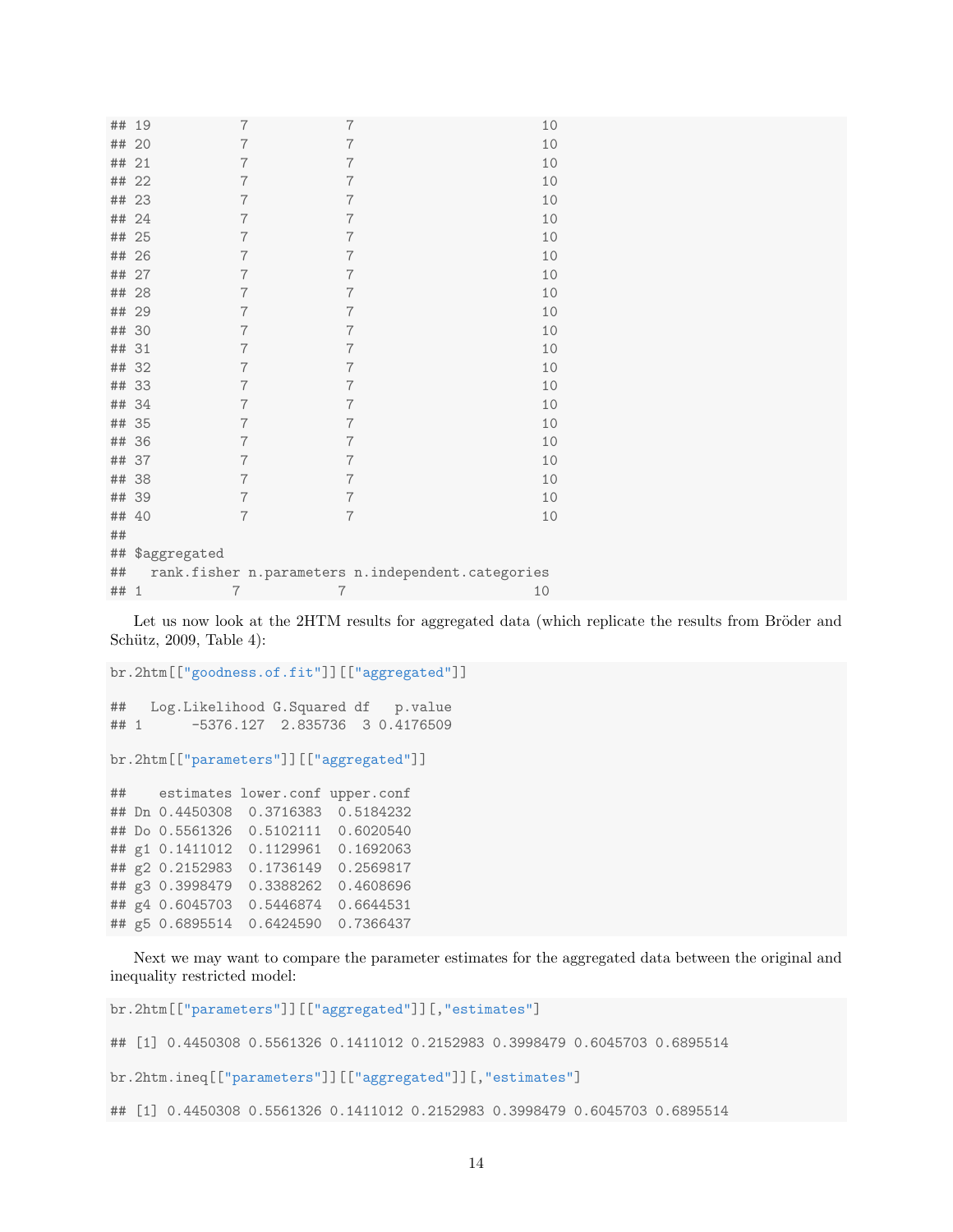As these results show, the order restriction on the guessing parameters held for the aggregated datasets (as the parameter values are identical between the two models) and the parameters values are within reasonable ranges. Note that order of the parameters is alphabetical (i.e.,  $D_n$ ,  $D_o$ ,  $g_1$ ,  $g_2$ ,  $g_3$ ,  $g_4$ ,  $g_5$ ). This ordering is based on the current locale (a fact that can lead to unexpected beahviors when e.g., moving between operating systems employing different locales such as Linux and Windows)! Before comparing the models to decide which to select based on the performance on this dataset we might want to check if all models provided a reasonable account of the data by inspecting the goodness of fit statistics. To this end we not only inspect the aggregated data but also the summed individual fits.

```
br.2htm[["goodness.of.fit"]][2:3]
```

```
## $sum
## Log.Likelihood G.Squared df p.value
## 1 -4924.091 102.2869 120 0.8772669
##
## $aggregated
## Log.Likelihood G.Squared df p.value
## 1 -5376.127 2.835736 3 0.4176509
br.2htm.ineq[["goodness.of.fit"]][2:3]
## $sum
## Log.Likelihood G.Squared df p.value
## 1 -4942.507 139.1176 120 0.1118981
##
## $aggregated
## Log.Likelihood G.Squared df p.value
## 1 -5376.127 2.835736 3 0.4176509
```
The results show that the 2HTM is not grossly misfitting the data as none of the likelihood ratio tests is rejected (i.e.,  $ps > .05$ ). Furthermore, as implied from the previous results, there are no differences for the aggregated data between the 2HTM with or without the order restriction applied to the guessing parameters. This, however, is not the case for the summed individual data. The log-likelihood and  $G<sup>2</sup>$  values for the 2HTM with the order restriction is slightly worse than these values for the original 2HTM indicating that at least for some datasets the order restriction does not completely hold.

From these findings the question arises of whether or not the restrictions on the guessing parameters are justified when taking both model fit and model flexibility into account. To this end we now also consider the information criteria and again only look at the summed individual results as well as the results of the aggregated data.<sup>[7](#page-14-0)</sup>

```
br.2htm$information.criteria[2:3]
## $sum
## FIA AIC BIC FIA.penalty
## 1 528.8313 662.2869 2732.232 477.6878
##
## $aggregated
## FIA AIC BIC FIA.penalty
## 1 26.27114 16.83574 68.58437 24.85327
```
<span id="page-14-0"></span><sup>&</sup>lt;sup>7</sup>In previous versions of MPTinR the summed BIC values were reported incorrectly. Due to the non-linear nature of the  $ln(N)$  terms in the BIC formula (Equation 9), the individual values cannot simply be summed (which is what previous versions reported). Instead, the  $G<sup>2</sup>$  values, the Ns, and the parameters, need to be summed first and BIC calculated from these summed values. From MPTinR version 1.9.2 onwards both fit.mpt et al. and select.mpt report correctly summed BIC values. Although FIA also contains a  $ln(N)$  term, the FIA values can simply be summed (this can be easily checked by comparing the FIA of multiple individuals with a super-model in which all individuals are fit jointly with separate parameters for each individual). MPTinR version 1.9.2 incorrectly did not do so, but summed parts of the penalty term separately (see Equation 10) producing incorrect results. From version 1.10.2 FIA values are again correctly summed across multiple data sets.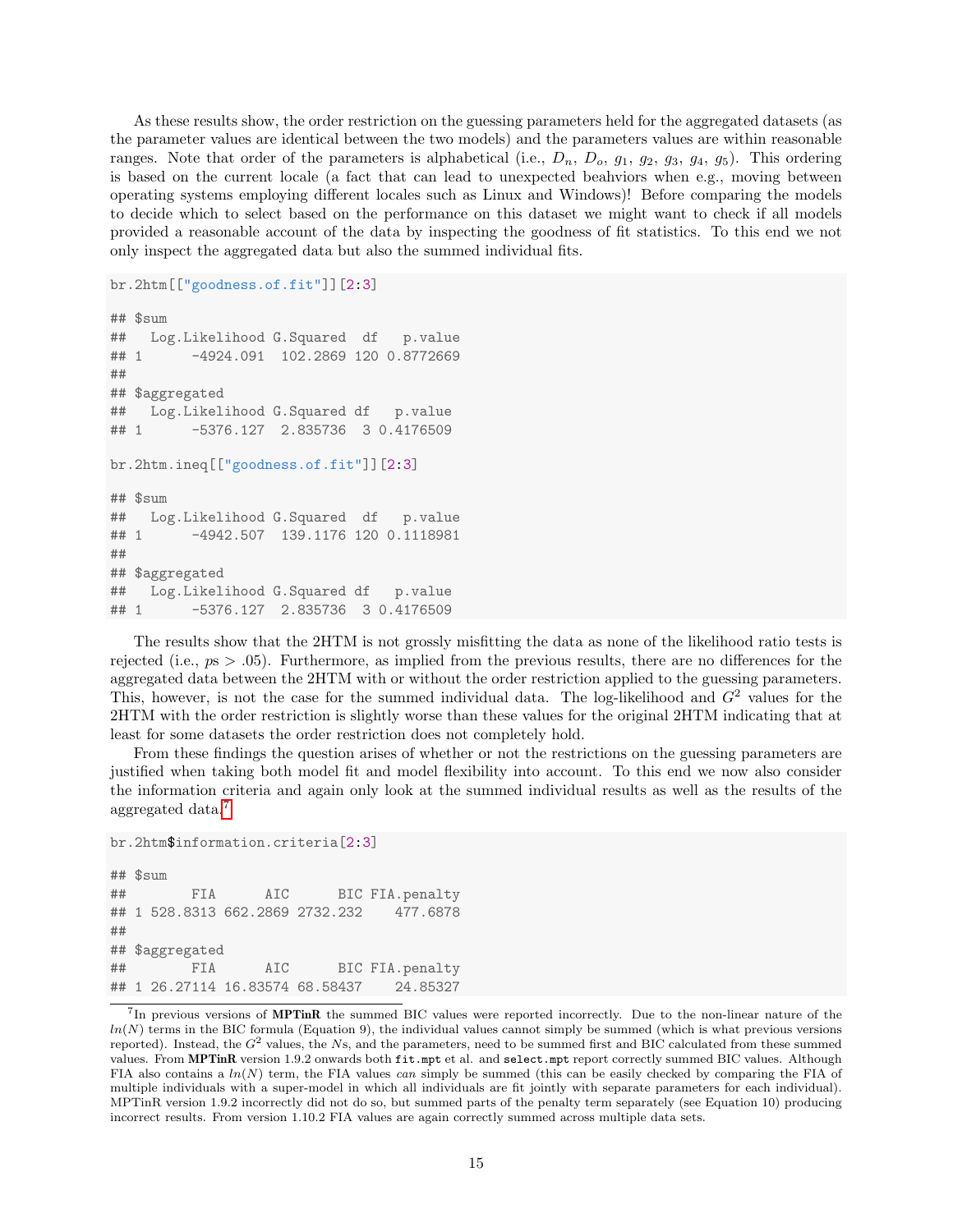br.2htm.ineq\$information.criteria[2:3] ## \$sum ## FIA AIC BIC FIA.penalty ## 1 358.9704 699.1176 2769.063 289.4116 ## ## \$aggregated ## FIA AIC BIC FIA.penalty ## 1 21.56424 16.83574 68.58437 20.14637

An alternative way of comparing models using information criteria is via function select.mpt (note that we call select.mpt with output = "full" to obtain the model selection table for both individual and aggregated data, the default output = "standard" only returns a table comparing the individual results).

select.mpt(list(br.2htm, br.2htm.ineq), output = "full")

| ##   |                                                                       |              |                    |             |              | model n.parameters G.Squared.sum df.sum p.sum p.smaller.05 |           |
|------|-----------------------------------------------------------------------|--------------|--------------------|-------------|--------------|------------------------------------------------------------|-----------|
| ## 1 | br.2htm                                                               |              | $\overline{7}$     | 102.2869    | 120 0.877267 |                                                            | $\Omega$  |
|      | ## 2 br.2htm.ineq                                                     |              | $\overline{7}$     | 139.1176    | 120 0.111898 |                                                            | 1         |
| ##   | G. Squared. aggregated df. aggregated p. aggregated FIA. penalty. sum |              |                    |             |              |                                                            |           |
| ## 1 |                                                                       | 2.835736     |                    | 3           | 0.417651     | 477.6878                                                   |           |
| ## 2 |                                                                       | 2.835736     |                    | 3           | 0.417651     | 289.4116                                                   |           |
|      | ## delta.FIA.sum FIA.best FIA.sum FIA.penalty.aggregated              |              |                    |             |              |                                                            |           |
| ## 1 | 169.8609                                                              |              | 0 528.8313         |             |              | 24.85327                                                   |           |
| ##2  |                                                                       |              | 0.0000 40 358.9704 |             |              | 20.14637                                                   |           |
| ##   | delta.FIA.aggregated FIA.aggregated delta.AIC.sum wAIC.sum AIC.best   |              |                    |             |              |                                                            |           |
| ## 1 |                                                                       | 4.706906     | 26.27114           |             | 0.00000      |                                                            | 40        |
| ##2  |                                                                       | 0.000000     |                    | 21.56424    | 36.83066     | $\Omega$                                                   | 14        |
|      | ## AIC.sum delta.AIC.aggregated wAIC.aggregated AIC.aggregated        |              |                    |             |              |                                                            |           |
|      | ## 1 662.2869                                                         |              | $\Omega$           |             | 0.5          | 16.83574                                                   |           |
|      | ## 2 699.1176                                                         |              | $\Omega$           |             | 0.5          | 16.83574                                                   |           |
| ##   | delta.BIC.sum wBIC.sum BIC.best BIC.sum delta.BIC.aggregated          |              |                    |             |              |                                                            |           |
| ## 1 | 0.00000                                                               | $\mathbf{1}$ |                    | 40 2732.232 |              |                                                            |           |
| ##2  | 36.83066                                                              | $\Omega$     |                    | 14 2769.063 |              |                                                            | $\bigcap$ |
| ##   | wBIC.aggregated BIC.aggregated                                        |              |                    |             |              |                                                            |           |
| ## 1 | 0.5                                                                   |              | 68.58437           |             |              |                                                            |           |
| ## 2 |                                                                       | 0.5          | 68.58437           |             |              |                                                            |           |

The returned table compares one model per row (here split across multiple rows) using the information criteria FIA, AIC, and BIC. For each criterion, delta values (i.e., in reference to the smallest value) and absolute values are presented. The columns labeled .best indicate how often each model provided the best account when comparing the individual datasets. As can be seen, for FIA the model with the order restriction always provided the best account for the individual datasets (40 out of 40 individuals). In contrast, for AIC and BIC the unrestricted 2HTM only provided the best account for 26 individuals. For 14 individuals AIC and BIC were identical for both models. As the number of parameters is identical for both models and the penalty factor of AIC and BIC only includes the number of parameters as a proxy of model complexity, the difference in AIC and BIC between those two models merely reflects their differences in model fit. Furthermore, the table presents AIC and BIC weights (wAIC and wBIC; [Wagenmakers and Farrell, 2004\)](#page-28-15).

Overall the results indicate the utility of FIA as a measure for model selection. As expected, when the order restriction holds (as is the case for the aggregated data) FIA prefers the less complex model (i.e., the one in which the possible parameter space is reduced due to inequality restrictions). This preference for the less complex models is even evident for the cases where the order restriction might not completely hold as FIA prefers the order-restricted model for all individuals even though the order-restricted model provides a worse fit for 26 individuals. For the datasets obtained by Bröder and Schütz (2009) the more complex (i.e.,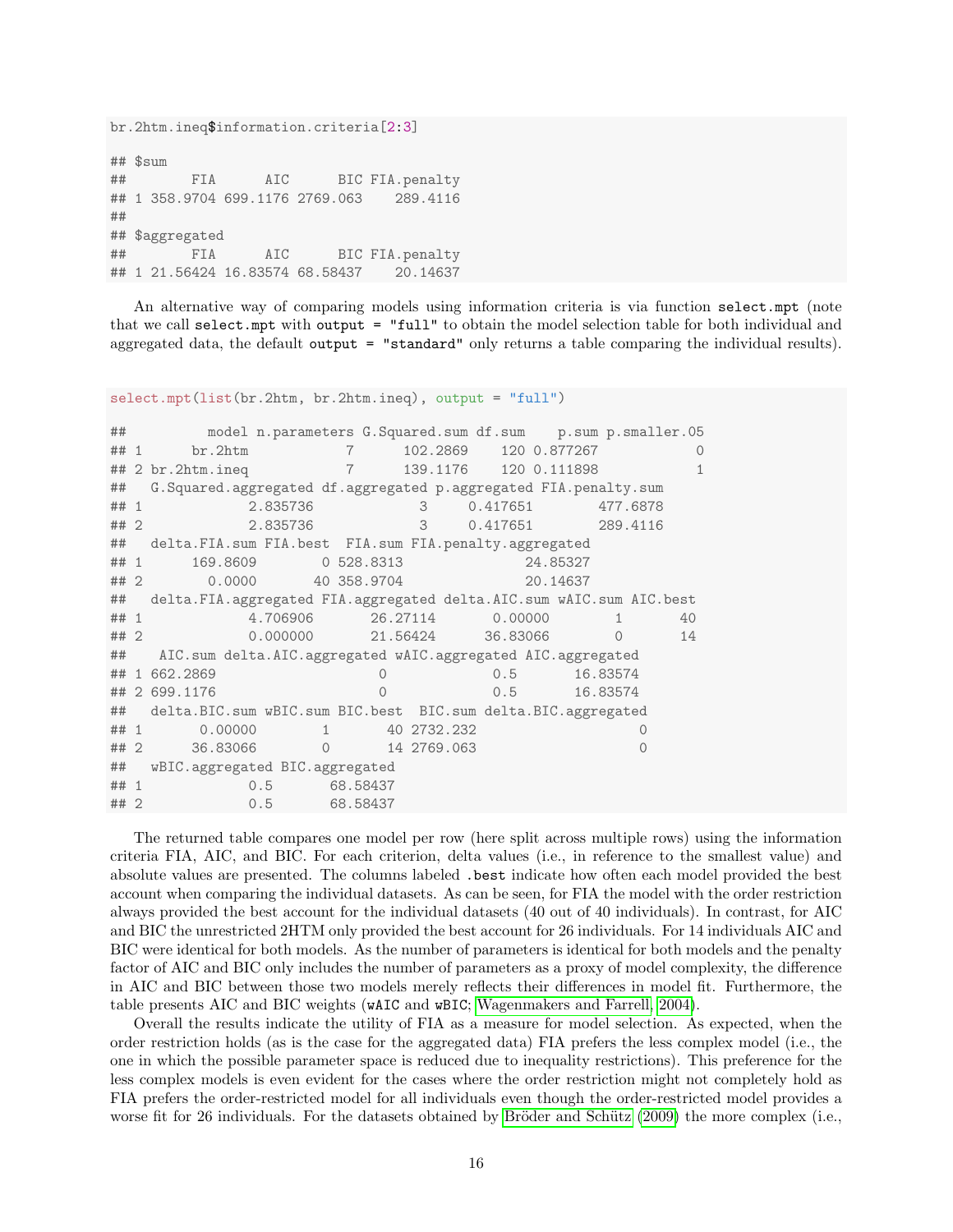unrestricted) 2HTM model, albeit providing the better fit, seems unjustifiably flexible when using FIA as the model selection criterion.

Note that the calculation of FIA is computationally demanding, especially when inequality restrictions are applied (see the Appendix on how the model is reparametrized for inequality restrictions). Therefore, MPTinR now uses the [RcppEigen](http://CRAN.R-project.org/package=RcppEigen) package [\(Bates and Eddelbuettel, 2013\)](#page-26-11) for performing this step. This dramatically reduced the calculation time compared to previous versions of MPTinR using pure R. Furthermore, the calculation can also be split across different cores for further speed improvements. But this should only be necessary for comparatively large models.

### 4.4 Extending the Session

#### 4.4.1 Model Selection on Specific Datasets

Given that for two participants  $(2 \& 7)$  parameters are not uniquely identified we might want to repeat the model selection excluding those participants. To this end, select.mpt contains the argument dataset which lets us specify for which dataset we want to perform the model selection (this can be a scalar value or vector). Here we decide to perform it on all participants minus the two problematic ones:

```
select.mpt(list(br.2htm, br.2htm.ineq), output = "full", dataset = (1:40) [-c(2, 7)])## model n.parameters G.Squared.sum df.sum p.sum p.smaller.05
## 1 br.2htm 7 98.03135 114 0.856945 0
## 2 br.2htm.ineq 7 129.08307 114 0.158253 1
## FIA.penalty.sum delta.FIA.sum FIA.best FIA.sum delta.AIC.sum wAIC.sum
## 1 453.8035 163.3366 0 502.8191 0.00000 1
## 2 274.9410 0.0000 38 339.4826 31.05172 0
## AIC.best AIC.sum delta.BIC.sum wBIC.sum BIC.best BIC.sum
## 1 38 630.0314 0.00000 1 38 2582.835
## 2 14 661.0831 31.05172 0 14 2613.887
```
As can be seen, this does not change the conclusions (i.e., the restricted model performs better). Furthermore, reporting of the aggregated data is suppressed now. Given that the aggregated data included all data sets (i.e., also the two now excluded ones), this makes a lot of sense as it avoids reporting of misleading results.

#### 4.4.2 Considering Additional Models

As mentioned in the beginning, a popular version of the 2HTM restricts the memory parameters to be equal across item types (i.e.,  $D_o = D_n$ ). We also might be interested in whether or not this restriction is justified for our data.

br.2htmr <- fit.mpt(d.broeder, textConnection(mod\_2htm\_2), list("Do = Dn"), fia = 25000) ## [1] "Computing FIA: Iteration begins at 2018-06-23 18:31:22" ## [1] "Computing FIA: Iteration stopped at 2018-06-23 18:31:23" ## Time difference of 0.3744347 secs *## Presenting the best result out of 5 minimization runs.* ## [1] "Model fitting begins at 2018-06-23 18:31:23" *## Optimization routine for dataset(s) 6 7 ## did not converge succesfully. Tried again with use.gradient == FALSE. ## Optimization for dataset(s) 6 7 ## using numerically estimated gradients produced better results. Using those results. ## Old results saved in output == 'full' [['optim.runs']].* ## [1] "Model fitting stopped at 2018-06-23 18:31:26" ## Time difference of 3.66753 secs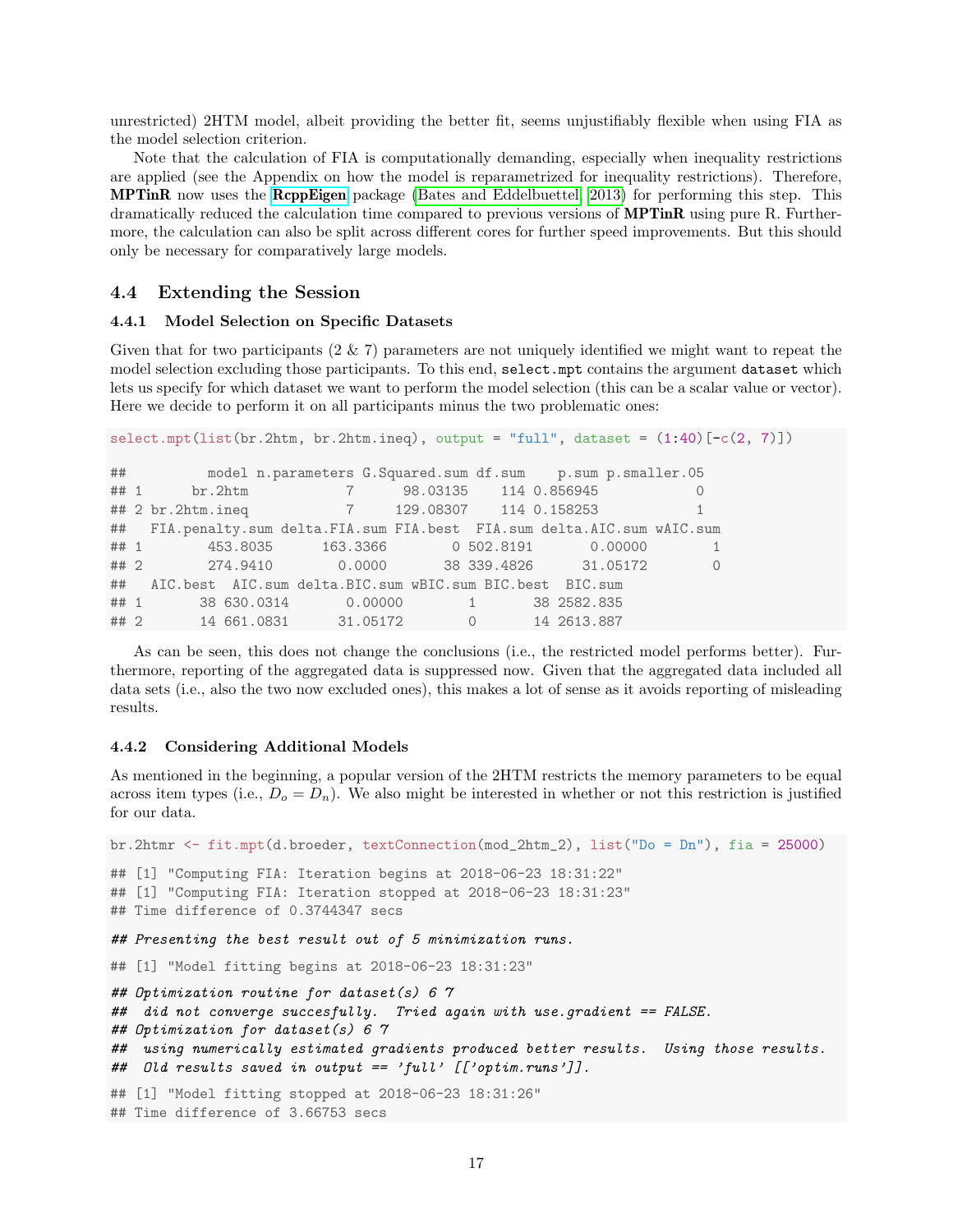```
br.2htmr.ineq <- fit.mpt(d.broeder, textConnection(mod_2htm_2),
                        list("g1 < g2 < g3 < g4 < g5", "Do = Dn"), fia = 25000)
## [1] "Computing FIA: Iteration begins at 2018-06-23 18:31:27"
## [1] "Computing FIA: Iteration stopped at 2018-06-23 18:31:50"
## Time difference of 22.81855 secs
## Presenting the best result out of 5 minimization runs.
## [1] "Model fitting begins at 2018-06-23 18:31:50"
## Optimization routine for dataset(s) 6 7
## did not converge succesfully. Tried again with use.gradient == FALSE.
## Optimization for dataset(s) 6 7
## using numerically estimated gradients produced better results. Using those results.
## Old results saved in output == 'full' [['optim.runs']].
## [1] "Model fitting stopped at 2018-06-23 18:32:05"
## Time difference of 15.39986 secs
```
Given we now have four models, we again use  $\texttt{select.mpt}$  for a model selection table.

select.mpt(list(br.2htm, br.2htm.ineq, br.2htmr, br.2htmr.ineq), output = "full")

| ##     |                                                                       |                               |                |                |          |                        | model n.parameters G.Squared.sum df.sum p.sum p.smaller.05 |
|--------|-----------------------------------------------------------------------|-------------------------------|----------------|----------------|----------|------------------------|------------------------------------------------------------|
| ## 1   | br.2htm                                                               |                               | $\overline{7}$ | 102.2869       |          | 120 0.877267           | $\circ$                                                    |
| ## 2   | br.2htm.ineq                                                          |                               | $\overline{7}$ |                |          | 139.1176  120 0.111898 | $\mathbf{1}$                                               |
| ##3    | br.2htmr                                                              |                               | 6              |                |          | 155.2634 160 0.590982  | $\mathbf{1}$                                               |
|        | ## 4 br.2htmr.ineq                                                    |                               | 6              | 182.5636       |          | 160 0.106868           | $\overline{2}$                                             |
| ##     | G. Squared. aggregated df. aggregated p. aggregated FIA. penalty. sum |                               |                |                |          |                        |                                                            |
| ## 1   |                                                                       | 2.835736                      |                | 3              | 0.417651 |                        | 477.6878                                                   |
| ## 2   |                                                                       | 2.835736                      |                | 3              | 0.417651 |                        | 289.4116                                                   |
| ## 3   |                                                                       | 6.834057                      |                | $\frac{4}{3}$  | 0.144922 |                        | 457.2931                                                   |
| ## $4$ |                                                                       | 6.834057                      |                | $\overline{4}$ | 0.144922 |                        | 276.9482                                                   |
| ##     | delta.FIA.sum FIA.best FIA.sum FIA.penalty.aggregated                 |                               |                |                |          |                        |                                                            |
| ## 1   | 169.860909                                                            |                               | 0 528.8313     |                |          | 24.85327               |                                                            |
| ##2    | 0.000000                                                              |                               | 18 358.9704    |                |          | 20.14637               |                                                            |
| ## 3   | 175.954425                                                            |                               | 0 534.9248     |                |          | 22.49897               |                                                            |
| ## 4   | 9.259569                                                              |                               | 22 368.2300    |                |          | 17.99034               |                                                            |
| ##     | delta.FIA.aggregated FIA.aggregated delta.AIC.sum wAIC.sum AIC.best   |                               |                |                |          |                        |                                                            |
| ## 1   |                                                                       | 4.863771                      | 26.27114       |                |          | 27.02353 0.000001      | 11                                                         |
| ## 2   |                                                                       | 0.156865                      |                | 21.56424       |          | 63.85419 0.000000      | $\mathbf{1}$                                               |
| ##3    |                                                                       | 4.508624                      |                | 25.91599       |          | 0.00000 0.999997       | 29                                                         |
| ## $4$ |                                                                       | 0.000000                      |                | 21.40737       |          | 27.30021 0.000001      | 14                                                         |
| ##     | AIC.sum delta.AIC.aggregated wAIC.aggregated AIC.aggregated           |                               |                |                |          |                        |                                                            |
|        | ## 1 662.2869                                                         |                               | 0.000000       |                | 0.365447 | 16.83574               |                                                            |
|        | ## 2 699.1176                                                         |                               | 0.000000       |                | 0.365447 | 16.83574               |                                                            |
|        | ## 3 635.2634                                                         |                               | 1.998322       |                | 0.134553 | 18.83406               |                                                            |
|        | ## 4 662.5636                                                         |                               | 1.998322       |                | 0.134553 | 18.83406               |                                                            |
| ##     | delta. BIC. sum wBIC. sum BIC. best BIC. sum delta. BIC. aggregated   |                               |                |                |          |                        |                                                            |
| ## 1   | 322.73001 0.000000                                                    |                               |                | 1 2732.232     |          |                        | 5.39434                                                    |
| ## 2   | 359.56067 0.000000                                                    |                               |                | 1 2769.063     |          | 5.39434                |                                                            |
| ##3    |                                                                       | 0.00000 0.999999              |                | 39 2409.502    |          | 0.00000                |                                                            |
| ## 4   |                                                                       | 27.30021 0.000001 14 2436.802 |                |                |          |                        | 0.00000                                                    |
| ##     | wBIC.aggregated BIC.aggregated                                        |                               |                |                |          |                        |                                                            |
| ## 1   |                                                                       | 0.03157                       | 68.58437       |                |          |                        |                                                            |
|        |                                                                       |                               |                |                |          |                        |                                                            |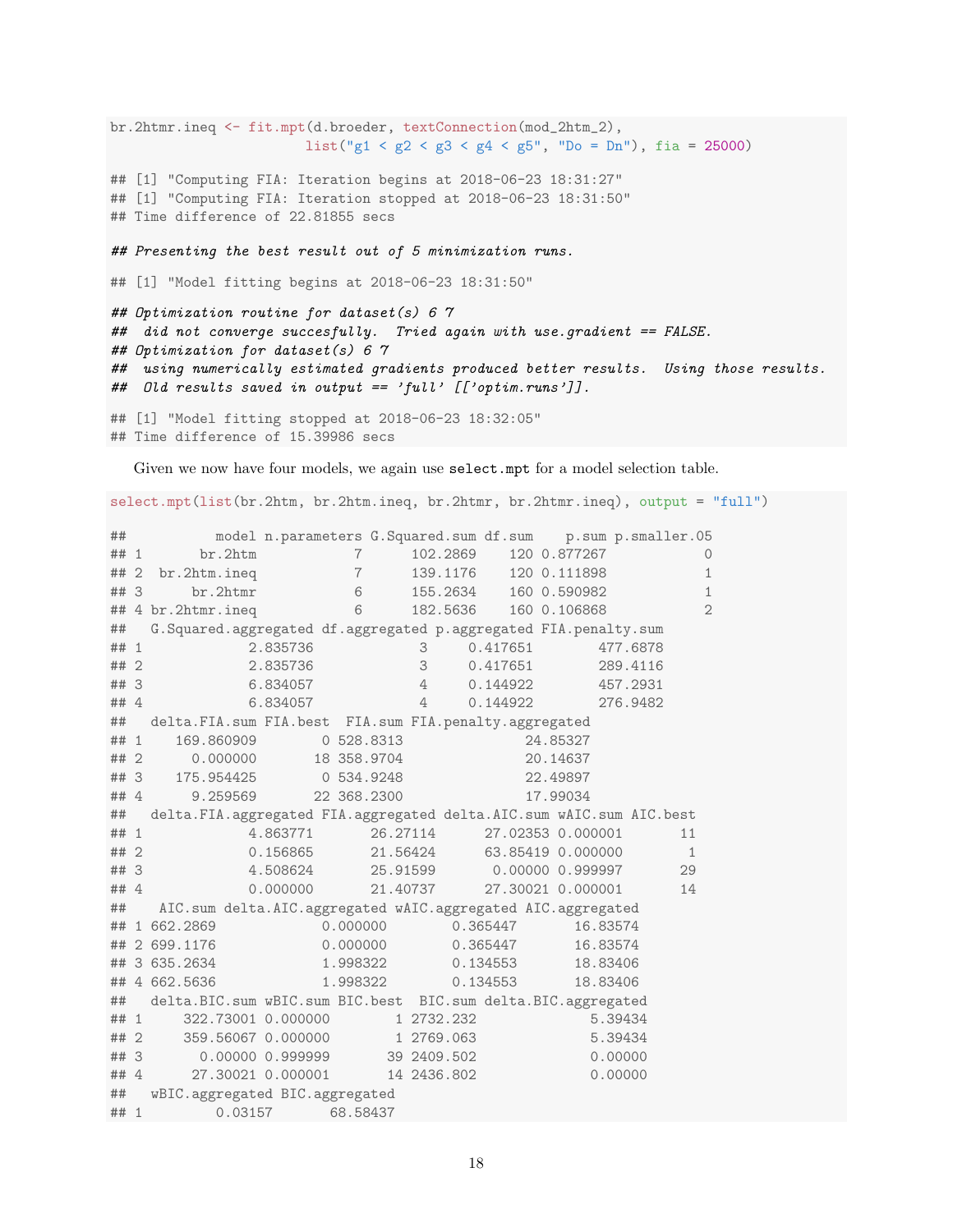| ## 2 | 0.03157 | 68.58437 |
|------|---------|----------|
| ##3  | 0.46843 | 63.19003 |
| ## 4 | 0.46843 | 63.19003 |

Overall the FIA results are not completely conclusive. The clear pattern is that the two models including the inequality restrictions on q are preferred compared to the ones without the inequality restriction. At the level of the individual data, the restricted 2HTM provides the best account for more participants (23/22 versus 17/18 for the unrestricted 2HTM) but its summed FIA value is somewhat smaller by around 8. On the level of the aggregated data the pattern is inverted although the difference between restricted and unrestricted 2HTM is minimal (0.17).

As a final results let us now consider the individual parameter estimates of the two best models. The parameter values of the individual data are contained in a three-dimensional array in which the first dimension corresponds to the parameter, with the second dimension we can either obatin the parameter estimates ("estimates"), the confidence intervals, or an indicator variable whether or not a given parameters is restricted or free to vary, and the third dimension corresponds to the data set.

```
str(br.2htmr$parameters$individual)
```

```
## num [1:7, 1:4, 1:40] 0.4422 0.4422 0.0294 0.1011 0.5571 ...
## - attr(*, "dimnames")=List of 3
## ..$ : chr [1:7] "Dn" "Do" "g1" "g2" ...
## ..$ : chr [1:4] "estimates" "lower.conf" "upper.conf" "restricted.parameter"
## ..$ : chr [1:40] "dataset: 1" "dataset: 2" "dataset: 3" "dataset: 4" ...
```
We can use this array to obtain mean or median estimates from the two models (i.e., selecting all parameters and all individuals, but only the parameter estimate):

apply(br.2htm\$parameters\$individual[,1,], 1, mean) ## Dn Do g1 g2 g3 g4 g5 ## 0.4633640 0.4730565 0.2239059 0.2927107 0.4650218 0.6549873 0.7093329 apply(br.2htm\$parameters\$individual[,1,], 1, median) ## Dn Do g1 g2 g3 g4 g5 ## 0.5151538 0.4970286 0.1337719 0.2386954 0.4870578 0.6573762 0.7618422 apply(br.2htmr\$parameters\$individual[,1,], 1, mean) ## Dn Do g1 g2 g3 g4 g5 ## 0.5085945 0.5085945 0.1592395 0.2456915 0.4226900 0.6331431 0.6919976 apply(br.2htmr\$parameters\$individual[,1,], 1, median) ## Dn Do g1 g2 g3 g4 g5 ## 0.5225297 0.5225297 0.1268384 0.2348676 0.4567806 0.6305706 0.6969520

These results show that  $D<sub>o</sub>$  and  $D<sub>n</sub>$  are quite near to each other in the unrestricted model, which suggests that the restricted model indeed provides a slightly better account. Furthermore, when restricting  $D<sub>o</sub>$  and  $D_n$  to be equal, the other parameters do not dramatically change suggesting that this is not achieved by some sort of parameter trade-off.

Note that the mean parameter estimates are also part of the returned list:

```
br.2htm$parameters$mean
```
## estimates lower.conf upper.conf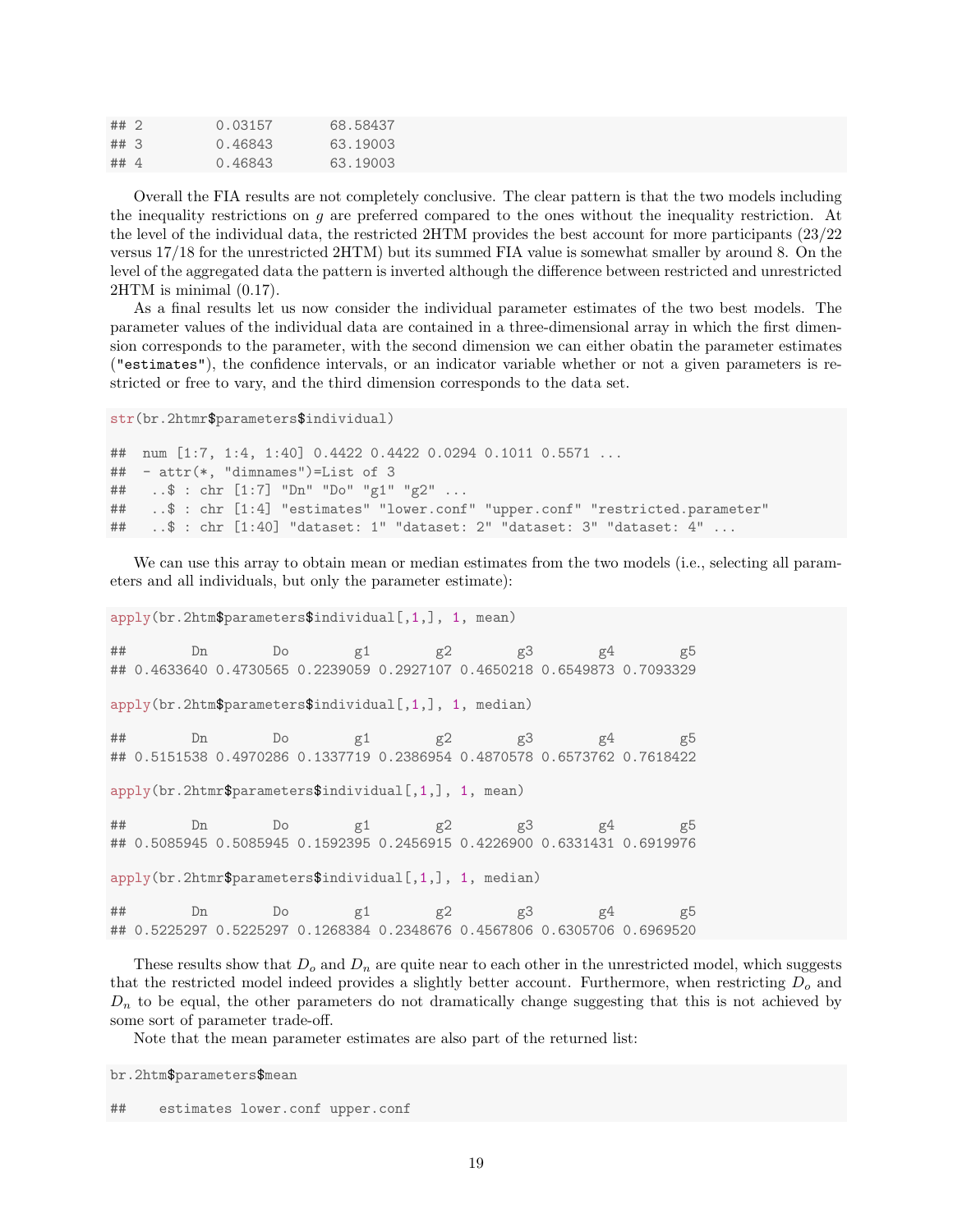|  | ## Dn 0.4633640 | NA | ΝA |
|--|-----------------|----|----|
|  | ## Do 0.4730565 | NA | NA |
|  | ## g1 0.2239059 | NA | NA |
|  | ## g2 0.2927107 | NA | NA |
|  | ## g3 0.4650218 | NA | NA |
|  | ## g4 0.6549873 | NA | NA |
|  | ## g5 0.7093329 | NA | ΝA |
|  |                 |    |    |

#### 4.4.3 Potential Problems with FIA

FIA provides an asymptotic measure of model complexity approximating normalized maximum likelihood only in the limit when the number of data points (i.e., trials for a given participant) goes to infinity. A consequence of this is that for finite sample sizes FIA may provide inacurate or even inconsistent penalties [\(Navarro, 2004;](#page-27-13) [Heck](#page-27-14) *et al.*, [2014\)](#page-27-14). This problem is specifically prevalent when only having small numbers of trials for a given data set and cannot be overcome by collecting more participants, but only by more trials per participant. For example, imagine that in addition to the models dicussed above we would also want to include the 1HT model into our set of candidate models for the data of Bröder and Schütz (2009) for which  $D_n = 0.$ 

```
br.1htm <- fit.mpt(d.broeder, textConnection(mod_2htm_2), list("Dn = 0"), fia = 25000)
```
*## Restriction starting with Dn: Constant is either equal to 0 or 1 or outside the interval from 0 to 1. This may lead to problems. ## Restriction starting with Dn: Constant is either equal to 0 or 1 or outside the interval from 0 to 1. This may lead to problems.*

## [1] "Computing FIA: Iteration begins at 2018-06-23 18:32:06" ## [1] "Computing FIA: Iteration stopped at 2018-06-23 18:32:07" ## Time difference of 0.341589 secs

*## Presenting the best result out of 5 minimization runs.*

## [1] "Model fitting begins at 2018-06-23 18:32:07" ## [1] "Model fitting stopped at 2018-06-23 18:32:09" ## Time difference of 2.623754 secs

br.1htm.ineq <- fit.mpt(d.broeder, textConnection(mod\_2htm\_2), list("g1 < g2 < g3 < g4 < g5", "Dn = 0"), fia = 25000)

*## Restriction starting with Dn: Constant is either equal to 0 or 1 or outside the interval from 0 to 1. This may lead to problems. ## Restriction starting with Dn: Constant is either equal to 0 or 1 or outside the interval from 0 to 1. This may lead to problems.*

## [1] "Computing FIA: Iteration begins at 2018-06-23 18:32:10" ## [1] "Computing FIA: Iteration stopped at 2018-06-23 18:32:32" ## Time difference of 22.14903 secs

*## Presenting the best result out of 5 minimization runs.*

## [1] "Model fitting begins at 2018-06-23 18:32:32"

*## Optimization routine for dataset(s) 6 7 ## did not converge succesfully. Tried again with use.gradient == FALSE. ## Optimization for dataset(s) 6 7 ## using numerically estimated gradients produced better results. Using those results. ## Old results saved in output == 'full' [['optim.runs']].*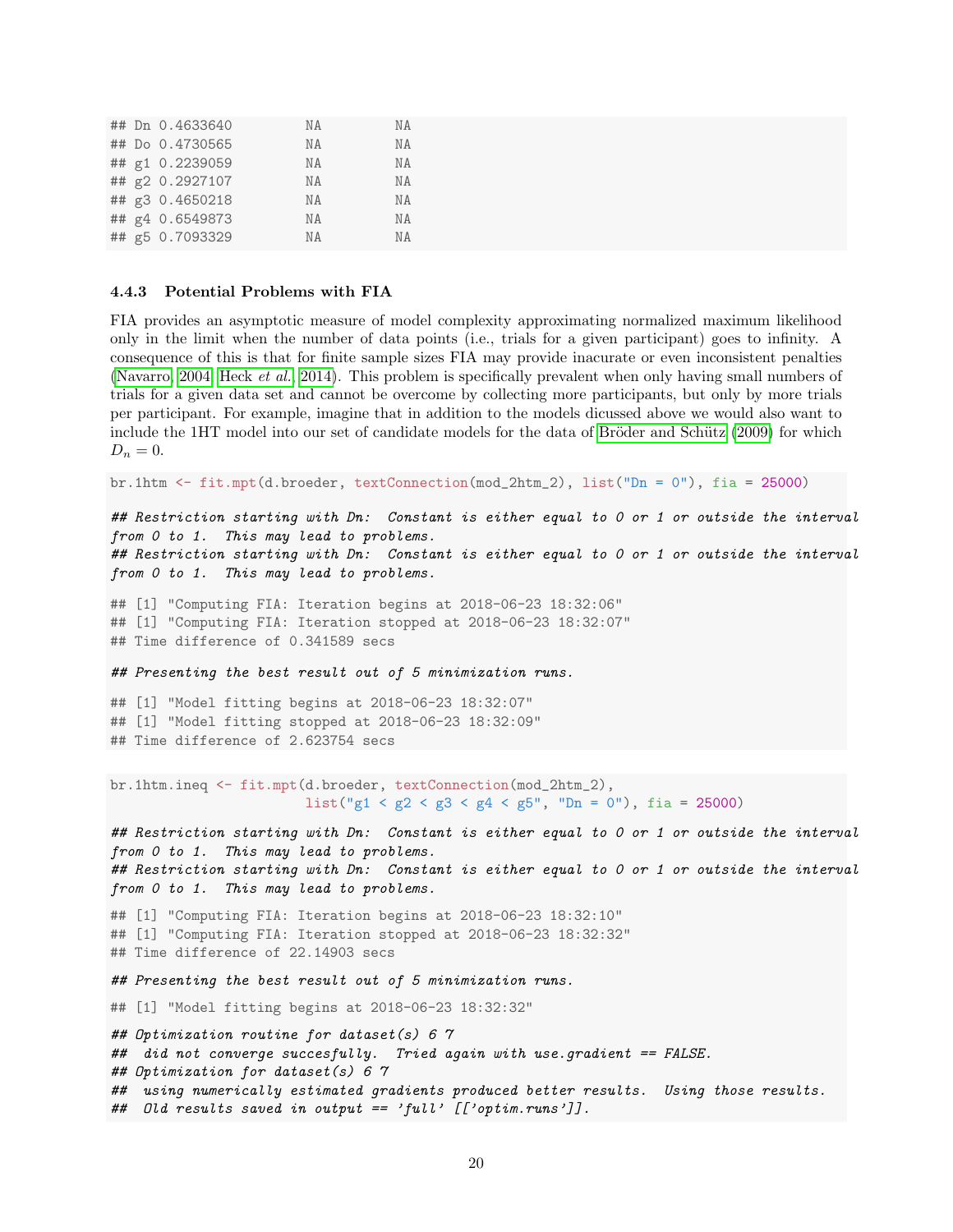## [1] "Model fitting stopped at 2018-06-23 18:32:45" ## Time difference of 13.2106 secs

select.mpt(list(br.2htm, br.2htm.ineq, br.2htmr, br.2htmr.ineq, br.1htm, br.1htm.ineq),  $output = "full") [$ , 1:16]

| ##   |                                                                       | model n.parameters G.Squared.sum df.sum p.sum p.smaller.05 |                |                |          |          |              |          |                |
|------|-----------------------------------------------------------------------|------------------------------------------------------------|----------------|----------------|----------|----------|--------------|----------|----------------|
| ## 1 | br.2htm                                                               |                                                            | $\overline{7}$ |                | 102.2869 |          | 120 0.877267 |          | 0              |
| ##2  | br.2htm.ineq                                                          |                                                            | $\overline{7}$ |                | 139.1176 |          | 120 0.111898 |          | 1              |
| ## 3 | br.2htmr                                                              |                                                            | 6              |                | 155.2634 |          | 160 0.590982 |          | $\mathbf{1}$   |
| ##   | 4 br.2htmr.ineq                                                       |                                                            | 6              |                | 182.5636 |          | 160 0.106868 |          | $\mathbf{2}$   |
| ## 5 | br.1htm                                                               |                                                            | 6              |                | 199.1704 |          | 160 0.019253 |          | $\,6$          |
| ## 6 | br.1htm.ineq                                                          |                                                            | 6              |                | 225.5127 |          | 160 0.000497 |          | $\overline{7}$ |
| ##   | G. Squared. aggregated df. aggregated p. aggregated FIA. penalty. sum |                                                            |                |                |          |          |              |          |                |
| ## 1 |                                                                       | 2.835736                                                   |                | 3              |          | 0.417651 |              | 477.6878 |                |
| ## 2 |                                                                       | 2.835736                                                   |                | 3              |          | 0.417651 |              | 289.4116 |                |
| ## 3 |                                                                       | 6.834057                                                   |                | 4              |          | 0.144922 |              | 457.2931 |                |
| ## 4 |                                                                       | 6.834057                                                   |                | $\overline{4}$ |          | 0.144922 |              | 276.9482 |                |
| ## 5 |                                                                       | 57.389632                                                  |                | $\overline{4}$ |          | 0.000000 |              | 480.4990 |                |
| ## 6 |                                                                       | 57.389632                                                  |                | $\overline{4}$ |          | 0.000000 |              | 289.3982 |                |
| ##   | delta.FIA.sum FIA.best FIA.sum FIA.penalty.aggregated                 |                                                            |                |                |          |          |              |          |                |
| ## 1 | 169.860909                                                            |                                                            | 0 528.8313     |                |          |          | 24.85327     |          |                |
| ## 2 | 0.000000                                                              |                                                            | 13 358.9704    |                |          |          | 20.14637     |          |                |
| ## 3 | 175.954425                                                            |                                                            | 0 534.9248     |                |          |          | 22.49897     |          |                |
| ## 4 | 9.259569                                                              |                                                            | 22 368.2300    |                |          |          | 17.99034     |          |                |
| ## 5 | 221.113831                                                            |                                                            | 0 580.0842     |                |          |          | 23.07911     |          |                |
| ## 6 | 43.184129                                                             |                                                            | 5 402.1545     |                |          |          | 18.30159     |          |                |
| ##   | delta.FIA.aggregated FIA.aggregated                                   |                                                            |                |                |          |          |              |          |                |
| ## 1 |                                                                       | 4.863771                                                   | 26.27114       |                |          |          |              |          |                |
| ## 2 |                                                                       | 0.156865                                                   | 21.56424       |                |          |          |              |          |                |
| ## 3 |                                                                       | 4.508624                                                   | 25.91599       |                |          |          |              |          |                |
| ## 4 |                                                                       | 0.000000                                                   | 21.40737       |                |          |          |              |          |                |
| ## 5 |                                                                       | 30.366558                                                  | 51.77393       |                |          |          |              |          |                |
| ## 6 |                                                                       | 25.589038                                                  | 46.99641       |                |          |          |              |          |                |

The results reveal an interesting picture. Although the 1HTM is nested in the (unrestricted) 2HTM the FIA penalty of the summed data for the former is slightly larger than for the latter. In other words, FIA is inconsistent for those two models as the 1HTM *must* be less complex then the 2HTM. Given the number of trials per individual in the data (300 trials per individual) we cannot use FIA to compare the 2HTM and the 1HTM on the individual level. For the aggregated data this is different as we here observe the expected ordering for FIA penalties: 1HTM < 2HTM. In line with [Klauer and Kellen \(2011\)](#page-27-6) the restricted 2HTM is somewhat less complex than the 1HTM.

To sum this up, when using FIA it is important to check if the FIA penalties are logically consistent; nested models must have lower penalties than the superordinate models. If this is not the case it may be preferrable to use the aggregated data instead of the individual level data (despite the problem associated with this), as long as the parameters estimates of the aggregated data are not grossly diverging from the individual level ones. When doing so for the current data it is clear that the different 2HTM versions are clearly preferred to the 1HTM with a slight preference for the restricted 2HTM (while in all cases models with inequaltiy restrictions on  $g$  are preferred).

## 4.5 Bootstrapping

Besides model fitting and model selection, the next major functionality of MPTinR concerns *bootstrap simulation* [\(Efron and Tibshirani, 1994\)](#page-26-3). In the previous example using the individual data sets obtained by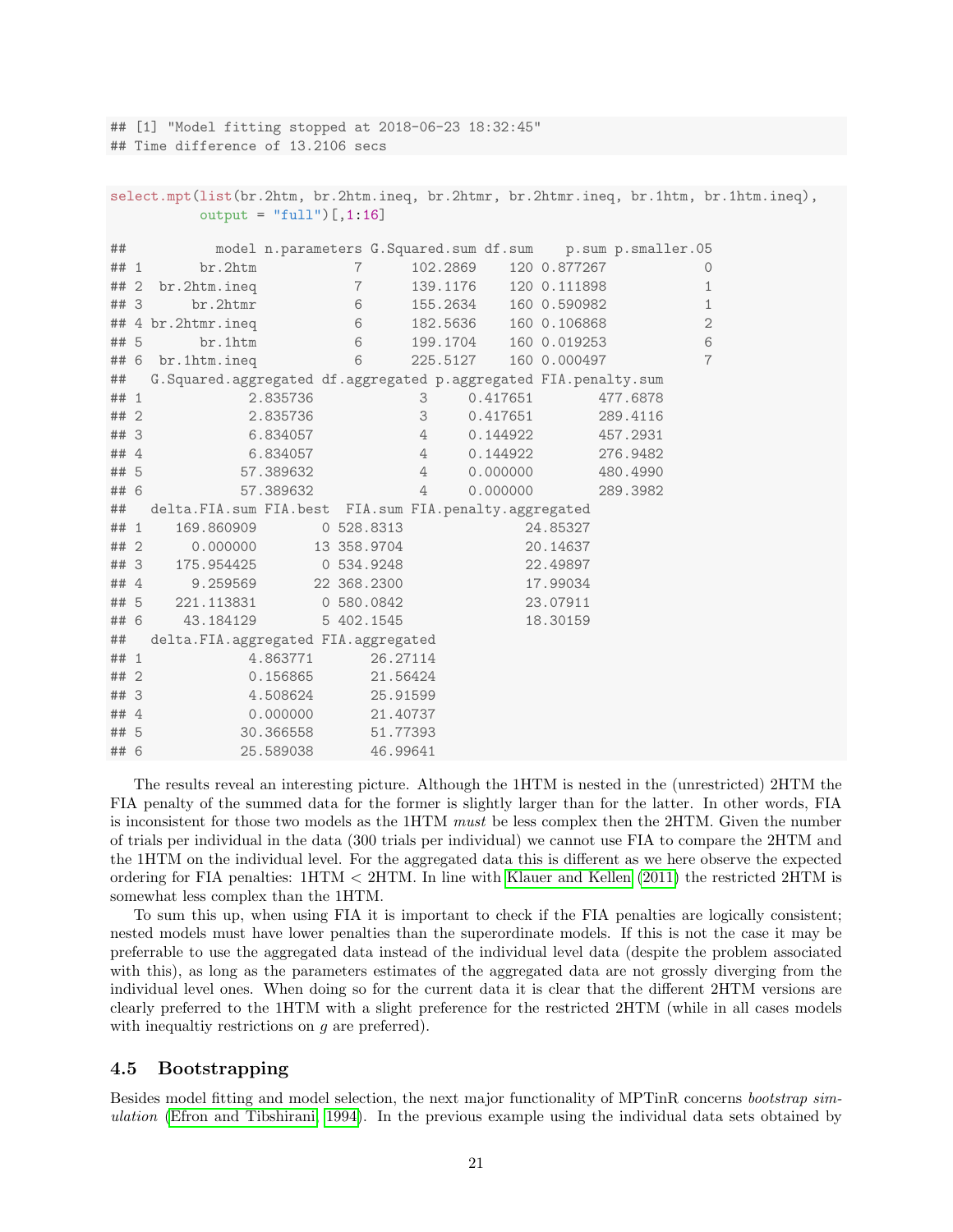Bröder and Schütz (2009), the response frequencies were low due to the small number of trials. In such cases, asymptotic statistics such as the sampling distribution of the  $G<sup>2</sup>$  statistic or the asymptotic confidence intervals for the parameter estimates can be severely compromised (e.g., [Davis-Stober, 2009\)](#page-26-12). Another situation that compromises the assumptions underlying those asymptotic statistics is when parameter estimates are close to the boundaries of the parameter space (i.e., near to 0 or 1; [Silvapulle and Sen, 2005\)](#page-28-6). In such cases, the use of bootstrap simulations may overcome these problems.

According to the *bootstrap principle* [\(Efron and Tibshirani, 1994\)](#page-26-3), if one assumes that an observed data sample  $\hat{F}$ , randomly drawn from a probability distribution  $F$ , provides a good characterization of the latter, then one can evaluate F by generating many random samples (with replacement) from  $\hat{F}$  and treating them as "replications" of  $\hat{F}$ . These bootstrap samples can then be used to draw inferences regarding the model used to fit the data, such as obtaining standard errors for the model's parameter estimates  $(\hat{\Theta})$ . When the data samples are generated on the basis of the observed data, and no assumption is made regarding the adequacy of the model to be fitted, the bootstrap is referred to as *nonparametric*. Alternatively, bootstrap samples can be based on the model's parameters estimates that were obtained with the original data. In this case, the model is assumed to correspond to the true data-generating process and the bootstrap is designated as *parametric*. The parametric bootstraps can be used to evaluate the sampling distribution of several statistics such as the  $G<sup>2</sup>$  and the p-values under distinct hypotheses or models [\(Efron and Tibshirani, 1994\)](#page-26-3) (see also [van de Schoot](#page-28-16) *et al.* [\(2010\)](#page-28-16)). The use of the parametric and nonparametric bootstraps not only provides a way to overcome the limitations of asymptotic statistics, but also to evaluate parameter estimates and statistics under distinct assumptions.

MPTinR contains two higher level functions, gen.data and sample.data, that can be used for bootstrap simulations. The function gen.data produces bootstrap samples based on a given model and a set of parameter values. The function sample.data produces bootstrap samples based on a given dataset. These functions can be used separately or jointly in order to obtain parametric and nonparametric bootstrap samples. These are general-purpose functions that can be used for a wide variety of goals, such as a) obtaining confidence intervals for the estimated parameters, b) sampling distributions of the  $G^2$ -statistic and p-values under several types of null-hypotheses [\(van de Schoot](#page-28-16) *et al.*, [2010\)](#page-28-16), and c) model-mimicry analysis [\(Wagenmakers](#page-28-17) *et al.*, [2004\)](#page-28-17). Also, bootstrap simulations assuming individual differences, as implemented by [Hu and Phillips \(1999\)](#page-27-8) and [Moshagen \(2010\)](#page-27-3), can also be obtained using these functions. Both functions are calling R's rmultinom function to obtain multinomially distributed random data.

Given the variety of bootstrap methods and their goals [\(Efron and Tibshirani, 1994\)](#page-26-3), we only provide a simple example in which 200 parametric bootstrap samples are used to estimate the 95% confidence intervals for the parameter estimates obtained with the aggregated data from Br"oder and Sch"utz (2009) (note we now only use the aggregated data but the same model again). Note, 200 is also just used for illustration purposes, in real applications values such as 1,000 or 10,000 are more appropriate.

```
br.2htm.2 <- fit.mpt(colSums(d.broeder), textConnection(mod_2htm_2))
```
#### *## Presenting the best result out of 5 minimization runs.*

```
## [1] "Model fitting begins at 2018-06-23 18:32:46"
## [1] "Model fitting stopped at 2018-06-23 18:32:46"
## Time difference of 0.07450867 secs
```
#### t(br.2htm.2[["parameters"]])

## Dn Do g1 g2 g3 g4 ## estimates 0.4450308 0.5561326 0.1411012 0.2152983 0.3998479 0.6045703 ## lower.conf 0.3716383 0.5102111 0.1129961 0.1736149 0.3388262 0.5446874 ## upper.conf 0.5184232 0.6020540 0.1692063 0.2569817 0.4608696 0.6644531 ## g5 ## estimates 0.6895514 ## lower.conf 0.6424590 ## upper.conf 0.7366437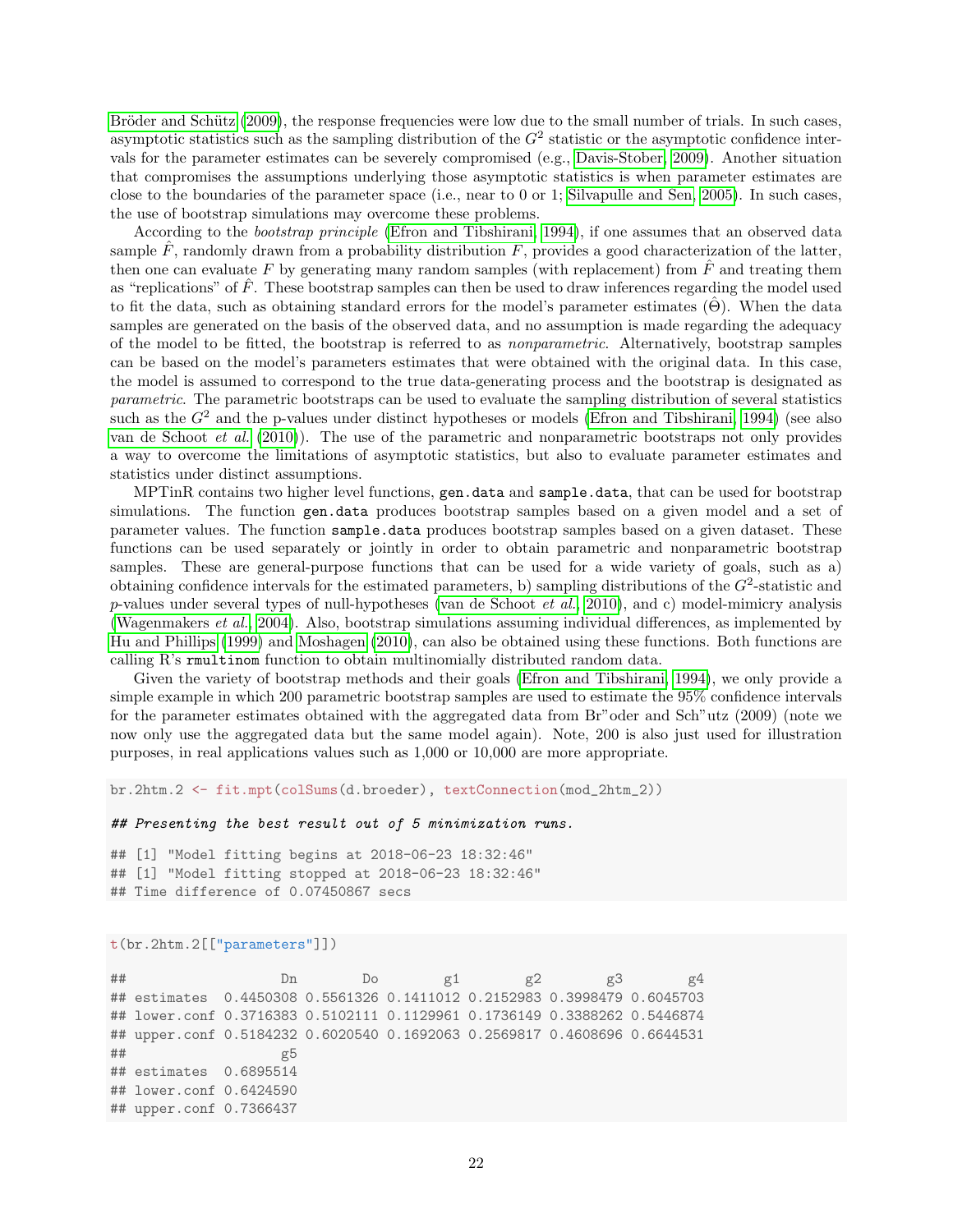```
bs.data <- gen.data(br.2htm.2[["parameters"]][,1], 200,
                  textConnection(mod_2htm_2), data = colSums(d.broeder))
br.2htm.bs <- fit.mpt(bs.data, textConnection(mod_2htm_2), fit.aggregated = FALSE)
## Presenting the best result out of 5 minimization runs.
## [1] "Model fitting begins at 2018-06-23 18:32:47"
## [1] "Model fitting stopped at 2018-06-23 18:33:03"
## Time difference of 16.93717 secs
apply(br.2htm.bs[["parameters"]][["individual"]][,1,],
     1, quantile, probs = c(0.025, 0.975))
## Dn Do g1 g2 g3 g4
## 2.5% 0.3610596 0.5074700 0.1107326 0.1793463 0.3391611 0.5471041
## 97.5% 0.5146024 0.5961463 0.1668845 0.2604401 0.4670268 0.6592800
## g5
## 2.5% 0.6434748
## 97.5% 0.7260555
```
In this example, we first fit the original data to the (unrestricted) 2HTM to obtain parameter estimates. These estimates are displayed (along with the asymptotic confidence intervals based on the Hessian matrix) and then used as an argument to the **gen.data** function, requesting the bootstrap samples. In the next step the bootstrap samples are fitted using fit.mpt setting the fit.aggregated argument to FALSE to prevent MPTinR from trying to fit the (meaningless) aggregated dataset. Finally, the 95% confidence intervals are calculated by obtaining the 2.5% and 97.5% quantile from the resulting distribution of estimates for each parameter (conveniently done using R's apply function). As can be seen, the Hessian based confidence intervals and bootstrapped confidence intervals strongly agree indicating that the variance-covariance matrix obtained via the Hessian matrix is a good approximation of the true variance-covariance matrix (see [Hu and](#page-27-8) [Phillips \(1999\)](#page-27-8)).

Fitting the bootstrap samples takes only a few seconds. If one requests more samples or the model becomes more complicated, the multi-core functionality of MPTinR (which is more thoroughly described below and in the documentation of fit.mpt) can be used to reduce the fitting time by distributing the fitting across cores. For obtaining nonparametric confidence intervals the call to gen.data should be replaced with a call to sample.data. For example: bs.data <- sample.data(d.broeder.agg, 10000, "2htm.model")

## 4.6 Additional Functionality

This section gives an overview over the additional functions in MPTinR besides the main functions described above (see also Table 1). As already sketched above, MPTinR can fit many types of cognitive models. fit.model is a copy of fit.mpt (i.e., a model needs to be defined as strings either in a model file or via textConnection) with the additional possibility to specify upper and lower bounds for the parameters (as for example needed to fit SDT models). Its documentation contains examples of fitting SDT models, for example to the data of Bröder and Schütz (2009). fit.mptinr is a function that allows for even more flexibility in representing a model. Instead of a model as string, a model needs to be specified as a R function returning the log-likelihood of the model (known as an *objective* function) which will be minimized. This allows one to fit models to categorical data that can not be specified in model files, for example models containing integrals. The documentation of fit.mptinr contains an example of how to fit a SDT model to a recognition memory experiment in which the memory performance is measured via a ranking task [\(Kellen](#page-27-15) *[et al.](#page-27-15)*, [2012\)](#page-27-15). Actually, fit.mptinr is called by fit.mpt and fit.model with objective functions created for the models in the model file. fit.mpt.old is the old version of MPTinR's main function containing a different fitting algorithm (see it's documentation for more information). Note that select.mpt accepts results from any of the fitting functions in MPTinR (as all output is produced by fit.mptinr). To reduce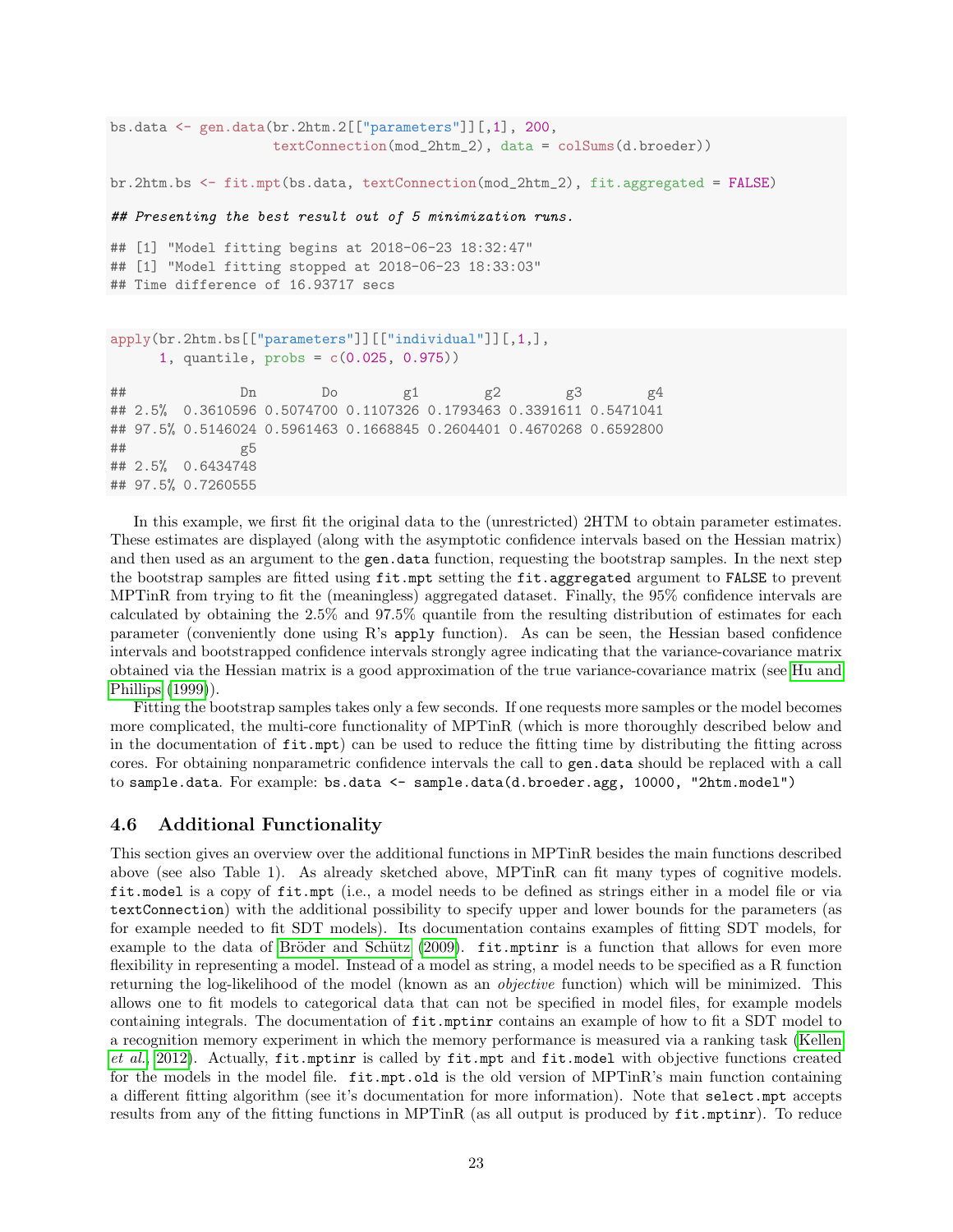| Function name   | Description                                                                |
|-----------------|----------------------------------------------------------------------------|
| fit.mpt         | fit MPT models from model files (allows computation of FIA)                |
| fit.model       | fit models from model files (specify parameter bounds)                     |
| fit.mptinr      | fit models from objective function (called by fit.mpt)                     |
| fit.mpt.old     | fit MPT models from model files using old fitting algorithm                |
| prediction.plot | plot observed versus predicted values for fitted model                     |
| select.mpt      | make model selection table from fitted results                             |
| gen.data        | generate data from model and parameter values (i.e., parametric bootstrap) |
| sample.data     | generate data from a given dataset (i.e., nonparametric bootstrap)         |
| gen.predictions | generate response proportions from given model and parameter values        |
| make.mpt.cf     | returns word in L <sub>BMPT</sub> for MPT model from model file            |
| lbmpt.to.mpt    | takes word in L <sub>BMPT</sub> and returns MPT model file                 |
| get.mpt.fia     | conveniently obtain FIA for an MPT model file                              |
| bmpt.fia        | R port of BMPTFIA (Wu et al., 2010a)                                       |
| prepare.mpt.fia | make string to obtain FIA in MATLAB using BMPTFIA                          |
| make.eqn        | make eqn model file from model in easy format                              |
| make.mdt        | make mdt data file from data vector, matrix, or data.frame                 |

Table 1: Overview of functions in MPTinR

*Note.* Documentation containing all the arguments for each function can be obtained by typing the function name at the R prompt preceded by a ?, e.g., ?fit.mpt

computational time for large datasets or models, MPTinR contains the possibility to use multiple processors or a computer cluster by parallelizing the fitting algorithm using the snowfall package [\(Knaus](#page-27-16) *et al.*, [2009\)](#page-27-16). Furthermore, fitting of the aggregated dataset can be disabled by setting fit.aggregated = FALSE.

To visualize the model fit, the results from any of the fitting functions can be passed to prediction.plot to visualize the model misfit. As an example we again use the fit to the aggregated data.

```
br.2htm.2 <- fit.mpt(colSums(d.broeder), textConnection(mod_2htm_2), show.messages = FALSE)
axis.labels <- c("10%-O", "90%-N", "25%-O", "75%-N", "50%-O", "50%-N",
                 "75%-O", "25%-N", "90%-O", "10%-N")
prediction.plot(br.2htm.2, textConnection(mod_2htm_2), axis.labels = axis.labels,
                args.plot = list(main = "Absolute deviations (frequency scale)"))
```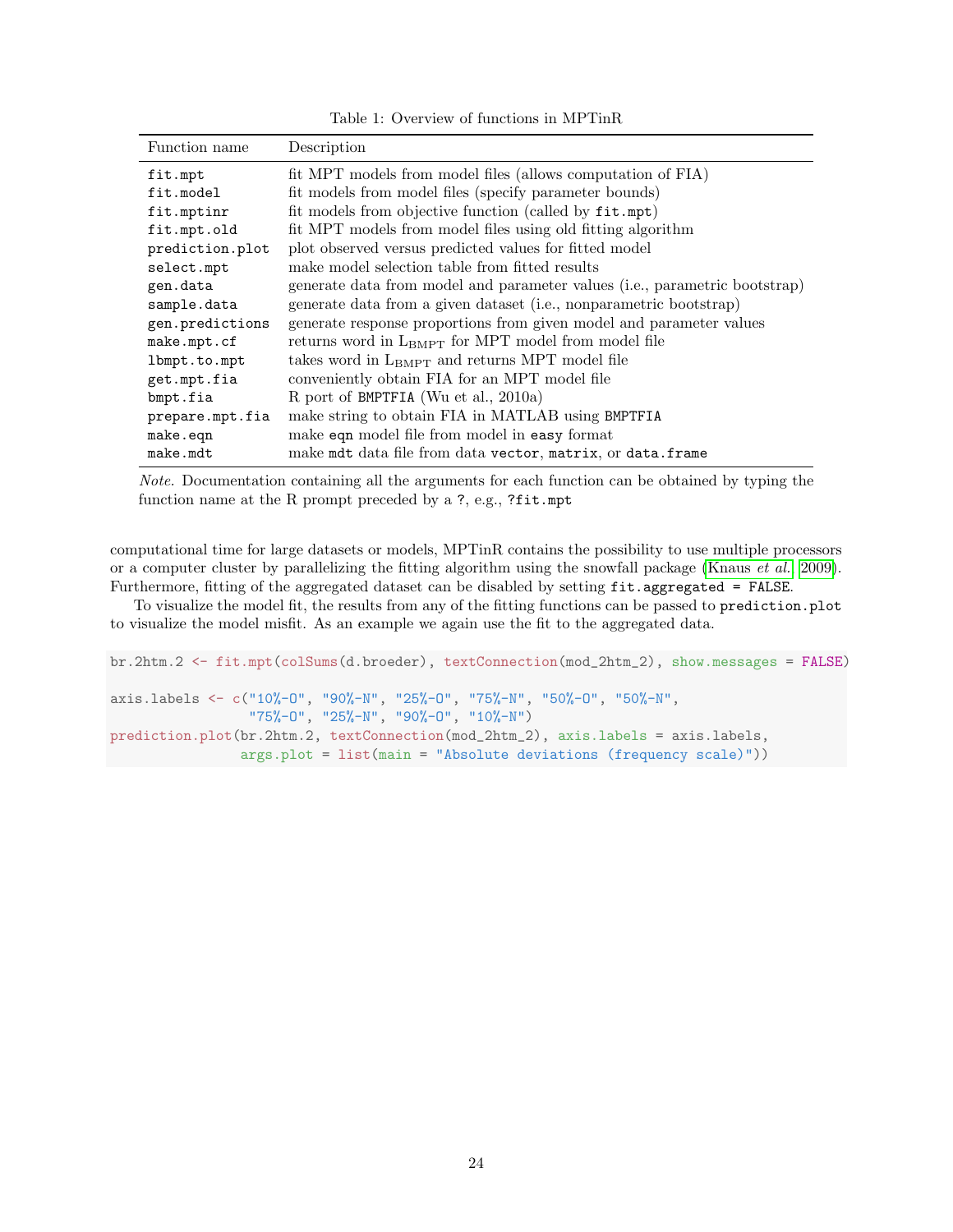### **Absolute deviations (frequency scale)**



This plot shows several things. First, as the trees have only two leafs (in other words, the data is binomially distributed) the misfits in one tree always cancel each other out perfectly. Second, overall, there seems to be more misfit for the old then for the new items. Third, the misfit is particularly strong for the middle category. These observations could provide inside into how to extend the model. It shows us where the model fails.

In addition to the data generating functions gen.data and sample.data described in the previous section, the function gen.predictions returns predicted response proportions or predicted data from a vector of parameter values for a given model. This function can be used to check if a model recovers certain parameter values (i.e., by fitting the predicted responses) and simulated identifiability (i.e., repeating this steps multiple times with random parameter values; [Rouder and Batchelder, 1998\)](#page-28-18). The function gen.data internally calls gen.predictions. Note that the data generating functions that take a model as an argument also work with any model that can be specified in a model file, such as signal-detection models.

bmpt.fia is our R port of the original BMPTFIA function from Wu *[et al.](#page-29-0)* [\(2010a\)](#page-29-0). As bmpt.fia requires a model to be entered as a word in  $L_{BMPT}$  we provide the convenience function  $get.\text{mpt.fia}$  which takes similar arguments as  $fit$ .mpt and will call bmpt.fia with the correct arguments. In some cases researchers might prefer to obtain the FIA from MATLAB. To this end, MPTinR contains the convenience function prepare.mpt.fia. It takes the same arguments as get.mpt.fia but will return a string that is the call to the original BMPTFIA function in MATLAB (i.e., the string just needs to be copied and pasted into MATLAB). Note however, that since using **ReppEigen** for calculating FIA the **MPTinR** implementation is faster than the corresponding Matlab code. As noted above, FIA can be directly computed in a call to fit.mpt (if one wants to use select.mpt it is necessary to use fit.mpt and not the other just described functions).

Finally, MPTinR contains several helper functions. make.mpt.cf will take a model file as an argument and will produce a word in  $L_{\text{BMPT}}$  using the algorithm described above. The converse can be achieved by function 1bmpt.to.mpt<sup>[8](#page-24-0)</sup> which takes a word in  $L_{\rm BMPT}$  and produces a model file. make.eqn will take a model file in easy format and will produce a file in the EQN format. Similarly, make.mdt will take data (either a single vector or a matrix or data.frame) and will produce a single file in the MDT format containing all the datasets. EQN and MDT files are used by other programs for fitting MPT models such as MultiTree [\(Moshagen, 2010\)](#page-27-3) or HMMTree [\(Stahl and Klauer, 2007\)](#page-28-12).

<span id="page-24-0"></span><sup>8</sup>This function was contributed by Quentin Gronau and Franz Dietrich.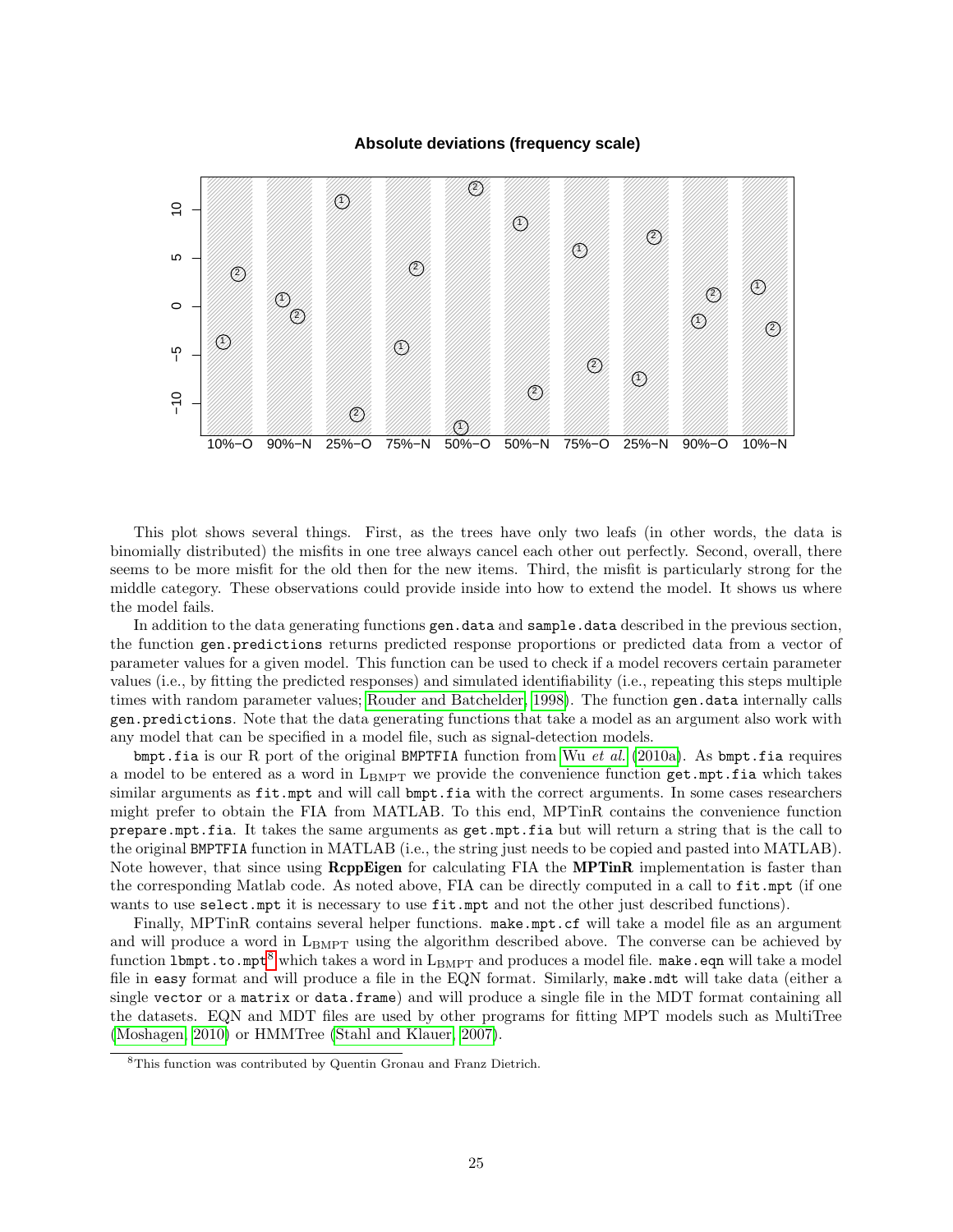# 5 Appendix: MPTinR Algorithms

The purpose of this section is to give an overview of the algorithms used by MPTinR as they diverge from the usual employed fitting algorithm for MPT models (the EM algorithm, Hu & Batchelder, 1994). Readers mainly interested in using MPTinR for fitting MPT models may skip this section. The main task of MPTinR is model fitting, that is iteratively finding the maximum likelihood parameter estimates  $\Theta$ . Instead of the EM algorithm, MPTinR uses the general purpose optimization algorithm implemented in R's nlminb function. This algorithm is a variation of Newton's method that can use the analytical or approximated (i.e., quasi-Newton) gradient or Hessian to obtain the optimal parameters within parameter bounds and is part of the PORT library [\(Kaufman and Gay, 2003\)](#page-27-17). Previous versions of MPTinR used a different optimization algorithm (L-BFGS-B; [Byrd](#page-26-13) *et al.*, [1995\)](#page-26-13), which is still available in the function fit.mpt.old. However, as L-BFGS-B cannot use an analytical gradient we changed the algorithm to nlminb.

The advantages of using a general purpose optimization routine instead of a specialized one are twofold. First, the PORT routines are implemented reasonably fast in the FORTRAN programming language (compared to optimization algorithms implemented in pure R code). Second, MPTinR does not require a model to strictly follow an MPT form as described in [\(Riefer and Batchelder,](#page-28-0) [1988\)](#page-28-0) or [\(Purdy and Batchelder, 2009\)](#page-27-1). Instead, MPTinR literally uses the right hand sides of the model equations (e.g., Equations 1-4) and evaluates them using the current parameter values at each iteration of the optimization process. In other words, the model is not transformed into any matrix notation (see [Riefer and Batchelder, 1988\)](#page-28-0). Consequently, MPTinR can fit any model that can be described in a model file using (inbuilt or self-written) R functions.

When calling  $fit$ .mpt or  $fit$ .model the following steps are performed for obtaining  $\Theta$ : The equations in the model file are parsed line by line into R expressions (i.e., code that can be executed). These expressions are concatenated to obtain the likelihood function for a given model (Equation 6). To avoid numerical underflows, the negative log of the likelihood function gives the *objective* function (i.e., the function that will be minimized). From this function the functions to calculate the gradient and the Hessian matrix of the model are derived using symbolical derivation implemented in the D function. The objective, gradient and Hessian function are then passed as arguments to  $fit$ .mptinr, the workhorse of MPTinR.  $fit$ .mptinr can also be called directly with an objective function if it cannot be specified in a model file.

Both the objective and the gradient function are per default passed to nlminb for obtaining  $\Theta$ . In cases where nlminb does not converge successfully, fitting is restarted using a numerically approximated gradient (with warning). Furthermore, fit.model and fit.mptinr allows one to specify whether or not the gradient function or even the Hessian function should be passed to nlminb (using the Hessian function for fitting did neither improve the speed nor the quality of the fitting of MPT models and is therefore deactivated per default). To allow an assessment of the quality of the fitting algorithm, MPTinR reports the summary statistic of a vector containing the values of the objective function at the obtained minima for each fitting run (if n.optim > 1) in output element fitting.runs. Our experience is that the dispersion of the minima is usually 0, unless the data contains many zero cells or the model is not identified for that dataset.

When model restrictions are specified they will be applied before creating the objective function in that the expressions representing the model will be altered. In case of equality restrictions (i.e., either setting two parameters equal, e.g.,  $x = y$ , or fixing a parameter to a value e.g.,  $x = 0$ ) the model equations are altered so that the to be restricted parameter is replaced with the restriction. To apply inequality restrictions the model is altered using a variant of method A described by [\(Knapp and Batchelder, 2004\)](#page-27-18). More specifically, each instance of the to be restricted parameter is replaced by the product of a dummy parameter and the restriction (e.g., for the restriction  $x1 < x2$ , each instance of x1 would be replaced with  $x2 * hank.y1$ ). Note that all dummy parameters in MPTinR start with *hank.* and it should therefore be avoided to use parameter names starting with these characters. Whereas this reparametrization is equivalent to method A of Knapp and Batchelder, it does not preserve the L<sub>BMPT</sub> structure of the model. In general it holds that for order restrictions only the rightmost element remains and all other parameters will replaced. Note that confidence intervals around inequality restricted parameters are based on variance bounds of the parameter estimates (i.e., they represent a "worst case scenario"; [Baldi and Batchelder, 2003,](#page-26-14) Equation 19).

For obtaining the FIA, MPTinR first transforms a model into a word in  $L_{BMTT}$  (if a model consists of multiple trees these are concatenated by joining parameters) which is then passed to our R port of the algorithm by Wu et al. (2010a). If a model is not a member of  $L_{BMPT}$  calculation of the FIA will fail. MPTinR tries to minimize computational time for the FIA by only calculating the penalty factor of the FIA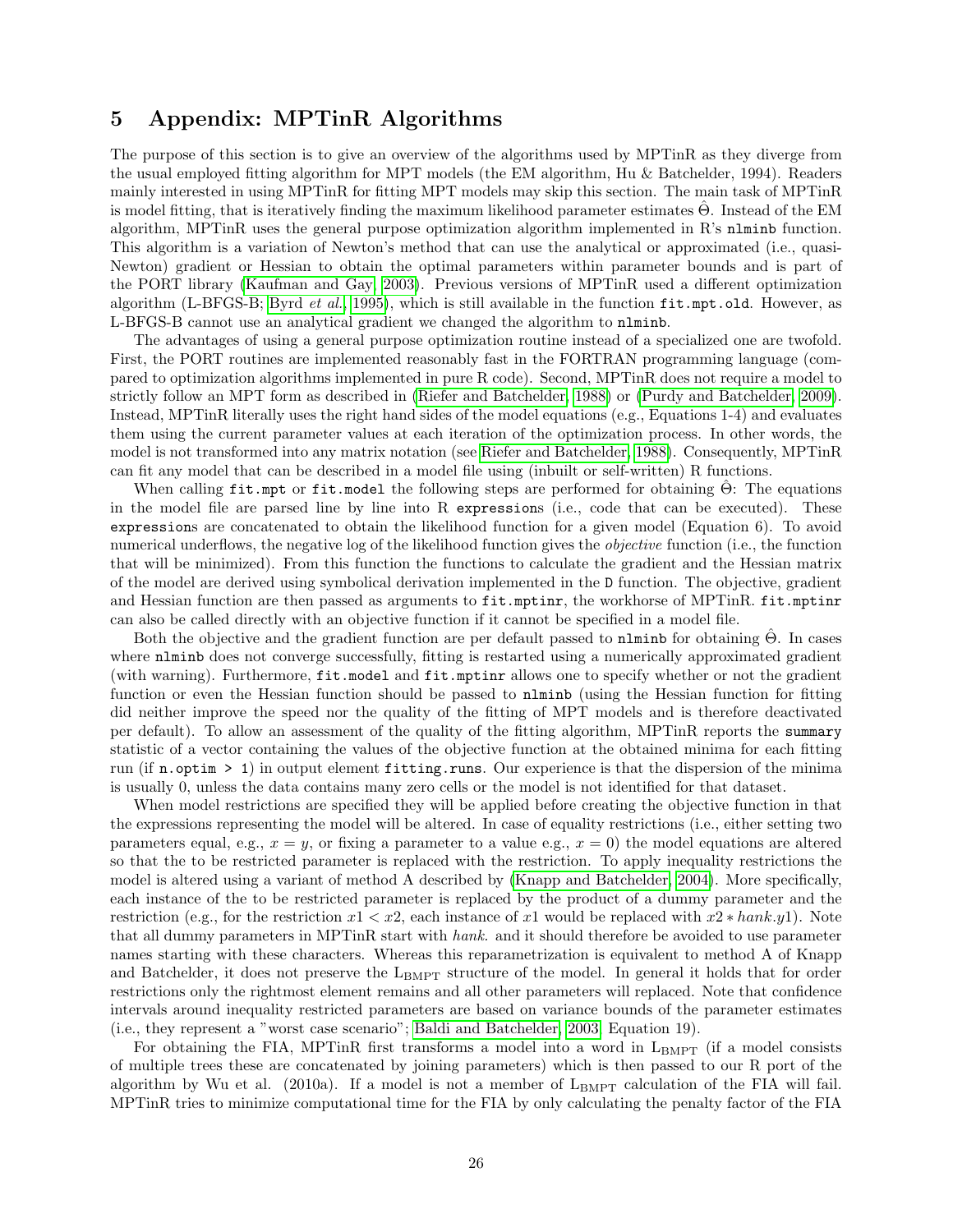(i.e., the integral in Equation 10) as many time as needed (i.e., as many times as the ratio of the N between tree differs not as many times as N differs).

As our method of reparametrizing inequality restrictions does not preserve the MPT structure of a given model (i.e., even if it is a member of  $L_{BMPT}$  before applying the restrictions it is not thereafter), MPTinR obtains the FIA for inequality restricted models by passing the *unrestricted* model to the Wu et al. (2010a) algorithm but specifying the restrictions in the corresponding arguments. Whether or not one wants to enforce the restrictions when fitting the model is controlled by the reparam.ineq argument to fit.mpt. The default behavior is to enforce the inequality restriction by reparametrizing the model (i.e., reparam.ineq = TRUE is the default). This contrasts with the example given by Wu et al. in which "parameter estimates do not violate" (p. 282) the inequality restrictions and therefore the inequality restrictions are not enforced when fitting the model but the restrictions are nevertheless passed to BMPTFIA. This behavior can be emulated by setting reparam.ineq = FALSE in which case the inequality restrictions are not enforced when fitting the model, but will be taken into account when obtaining the FIA.

## References

- <span id="page-26-6"></span>Akaike H (1974). "A new look at the statistical model identification." *IEEE Transactions on Automatic Control*, 19, 716–723. doi:10.1109/TAC.1974.1100705.
- <span id="page-26-14"></span>Baldi P, Batchelder WH (2003). "Bounds on variances of estimators for multinomial processing tree models." *Journal of Mathematical Psychology*, 47, 467–470. doi:10.1016/S0022-2496(03)00036-1.
- <span id="page-26-2"></span>Bamber D, van Santen JP (1985). "How many parameters can a model have and still be testable?" *Journal of Mathematical Psychology*, 29(4), 443–473. doi:10.1016/0022-2496(85)90005-7.
- <span id="page-26-1"></span>Batchelder WH, Riefer DM (1999). "Theoretical and empirical review of multinomial process tree modeling." *Psychonomic Bulletin & Review*, 6, 57–86. doi:10.3758/BF03210812.
- <span id="page-26-11"></span>Bates D, Eddelbuettel D (2013). "Fast and Elegant Numerical Linear Algebra Using the RcppEigen Package." *Journal of Statistical Software*, 52(5), 1–24.
- <span id="page-26-8"></span>Becker RA, Chambers JM, Wilks AR (1988). *The new S language: A programming environment for data analysis and graphics*. Wadsworth & Brooks/Cole Advanced Books & Software, Pacific Grove, Calif.
- <span id="page-26-4"></span>Bishop YMM, Fienberg SE, Holland PW (1975). *Discrete multivariate analysis : theory and practice*. MIT Press, Cambridge, Mass.
- <span id="page-26-10"></span>Bröder A, Schütz J (2009). "Recognition ROCs are curvilinear-or are they? On premature arguments against the two-high-threshold model of recognition." *Journal of Experimental Psychology: Learning, Memory, and Cognition*, 35, 587. doi:10.1037/a0015279.
- <span id="page-26-13"></span>Byrd RH, Lu P, Nocedal J, Zhu C (1995). "A limited memory algorithm for bound constrained optimization." *SIAM J. Sci. Comput.*, 16(5), 1190–1208. doi:10.1137/0916069.
- <span id="page-26-12"></span>Davis-Stober CP (2009). "Analysis of multinomial models under inequality constraints: Applications to measurement theory." *Journal of Mathematical Psychology*, 53, 1–13. doi:10.1016/j.jmp.2008.08.003.
- <span id="page-26-3"></span>Efron B, Tibshirani R (1994). *An introduction to the bootstrap*. Chapman & Hall, New York.
- <span id="page-26-0"></span>Erdfelder E, Auer T, Hilbig BE, Assfalg A, Moshagen M, Nadarevic L (2009). "Multinomial Processing Tree Models." *Zeitschrift fur Psychologie / Journal of Psychology*, 217, 108–124. doi:10.1027/0044-3409.217.3. 108.
- <span id="page-26-5"></span>García-Pérez MA (1994). "Parameter estimation and goodness-of-fit testing in multinomial models." *British Journal of Mathematical and Statistical Psychology*, 47, 247–282. doi:10.1111/j.2044-8317.1994.tb01037.x.
- <span id="page-26-9"></span>Green DM, Swets JA (1966). *Signal detection theory and psychophysics*. Wiley, New York.
- <span id="page-26-7"></span>Grünwald PD (2007). *The minimum description length principle*. MIT Press, Cambridge, Mass.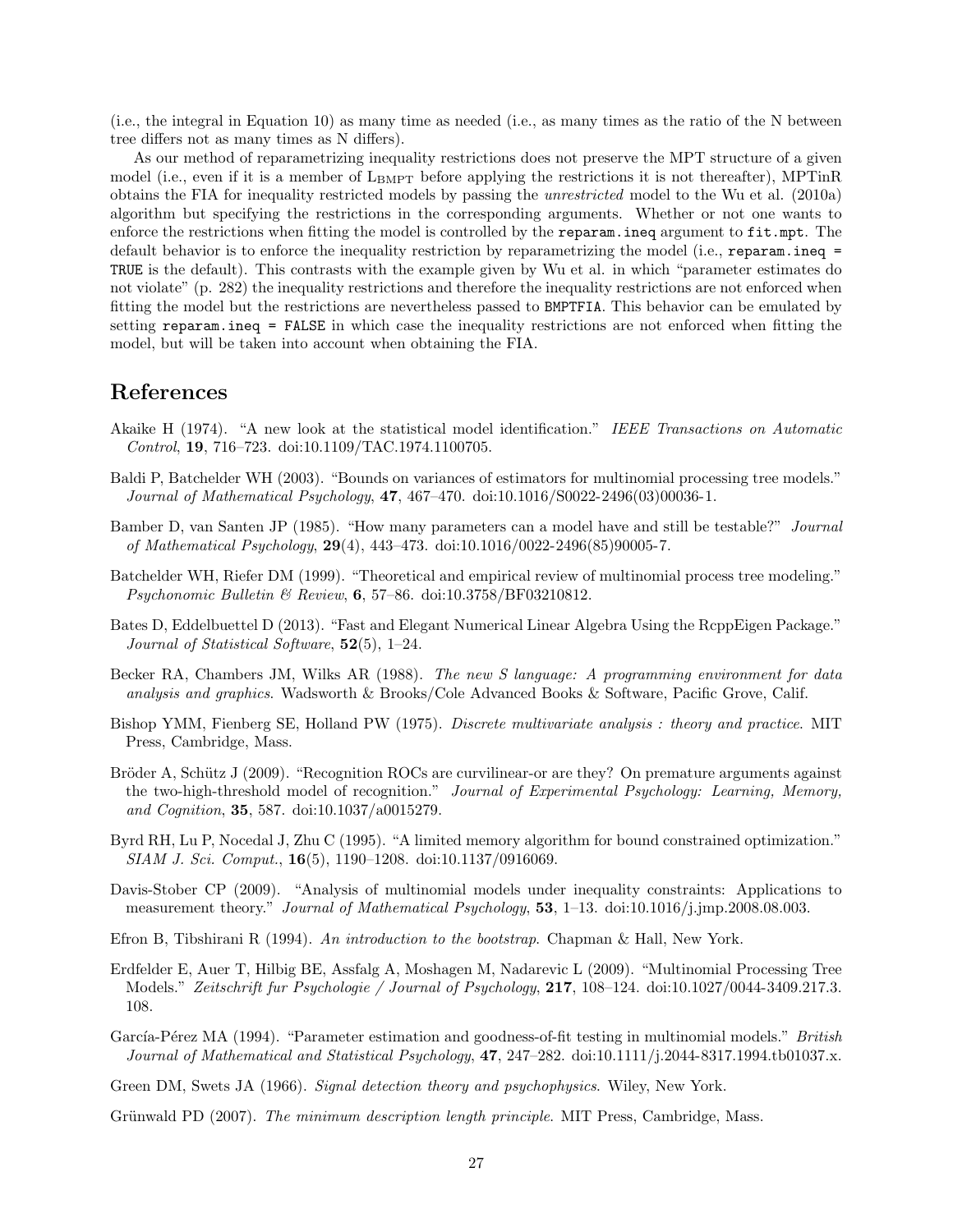- <span id="page-27-14"></span>Heck DW, Moshagen M, Erdfelder E (2014). "Model selection by minimum description length: Lower-bound sample sizes for the Fisher information approximation." *Journal of Mathematical Psychology*, 60, 29–34. ISSN 0022-2496. doi:10.1016/j.jmp.2014.06.002.
- <span id="page-27-0"></span>Hu X, Batchelder WH (1994). "The statistical analysis of general processing tree models with the EM algorithm." *Psychometrika*, 59, 21–47. doi:10.1007/BF02294263.
- <span id="page-27-8"></span>Hu X, Phillips GA (1999). "GPT.EXE: A powerful tool for the visualization and analysis of general processing tree models." *Behavior Research Methods, Instruments, & Computers*, 31, 220–234. doi: 10.3758/BF03207714.
- <span id="page-27-17"></span>Kaufman L, Gay D (2003). *The PORT Library - Optimization*. AT&T Bell Laboratories, Murray Hill, NJ. URL <http://www.bell-labs.com/project/PORT/>.
- <span id="page-27-4"></span>Kellen D, Klauer KC (2011). "Evaluating models of recognition memory using first- and second-choice responses." *Journal of Mathematical Psychology*, 55, 251–266. doi:10.1016/j.jmp.2010.11.004.
- <span id="page-27-15"></span>Kellen D, Klauer KC, Singmann H (2012). "On the Measurement of Criterion Noise in Signal Detection Theory: The Case of Recognition Memory." *Psychological Review*, 119, 457–479. doi:10.1037/a0027727.
- <span id="page-27-6"></span>Klauer KC, Kellen D (2011). "The flexibility of models of recognition memory: An analysis by the minimumdescription length principle." *Journal of Mathematical Psychology*, 55(6), 430–450. doi:10.1016/j.jmp. 2011.09.002.
- <span id="page-27-18"></span>Knapp BR, Batchelder WH (2004). "Representing parametric order constraints in multi-trial applications of multinomial processing tree models." *Journal of Mathematical Psychology*, 48, 215–229. doi:10.1016/j. jmp.2004.03.002.
- <span id="page-27-16"></span>Knaus J, Porzelius C, Binder H, Schwarzer G (2009). "Easier Parallel Computing in R with snowfall and sfCluster." *The R Journal*, 1, 54–59.
- <span id="page-27-11"></span>Macmillan NA, Creelman CD (2005). *Detection theory: A user's guide*. Lawrence Erlbaum associates, New York.
- <span id="page-27-3"></span>Moshagen M (2010). "multiTree: A computer program for the analysis of multinomial processing tree models." *Behavior Research Methods*, 42, 42–54. doi:10.3758/BRM.42.1.42.
- <span id="page-27-7"></span>Muenchen RA (2012). "The Popularity of Data Analysis Software." URL <http://r4stats.com/popularity>.
- <span id="page-27-5"></span>Myung IJ, Forster MR, Browne MW (2000). "Guest Editors' Introduction: Special Issue on Model Selection." *Journal of Mathematical Psychology*, 44, 1–2. doi:10.1006/jmps.1999.1273.
- <span id="page-27-13"></span>Navarro DJ (2004). "A Note on the Applied Use of MDL Approximations." *Neural Computation*, 16(9), 1763–1768. ISSN 0899-7667. doi:10.1162/0899766041336378.
- <span id="page-27-9"></span>Oberauer K (2006). "Reasoning with conditionals: A test of formal models of four theories." *Cognitive Psychology*, 53, 238–283. doi:10.1016/j.cogpsych.2006.04.001.
- <span id="page-27-10"></span>Purdy BP (2011). "Coding graphical models: probabilistic context free languages & the minimum description length principle." URL <http://brendanpatrickpurdy.com/resources/bppmathpsych11.pdf>.
- <span id="page-27-1"></span>Purdy BP, Batchelder WH (2009). "A context-free language for binary multinomial processing tree models." *Journal of Mathematical Psychology*, 53, 547–561. doi:10.1016/j.jmp.2009.07.009.
- <span id="page-27-2"></span>R Development Core Team (2012a). *R: A Language and Environment for Statistical Computing*. Vienna, Austria. ISBN 3-900051-07-0, URL <http://www.R-project.org/>.
- <span id="page-27-12"></span>R Development Core Team (2012b). *R Data Import/Export*. 3-900051-10-0. R Foundation for Statistical Computing, Vienna, Austria. ISBN 3-900051-07-0. ISBN 3-900051-07-0, URL [http://cran.r-project.](http://cran.r-project.org/doc/manuals/R-data.html) [org/doc/manuals/R-data.html](http://cran.r-project.org/doc/manuals/R-data.html).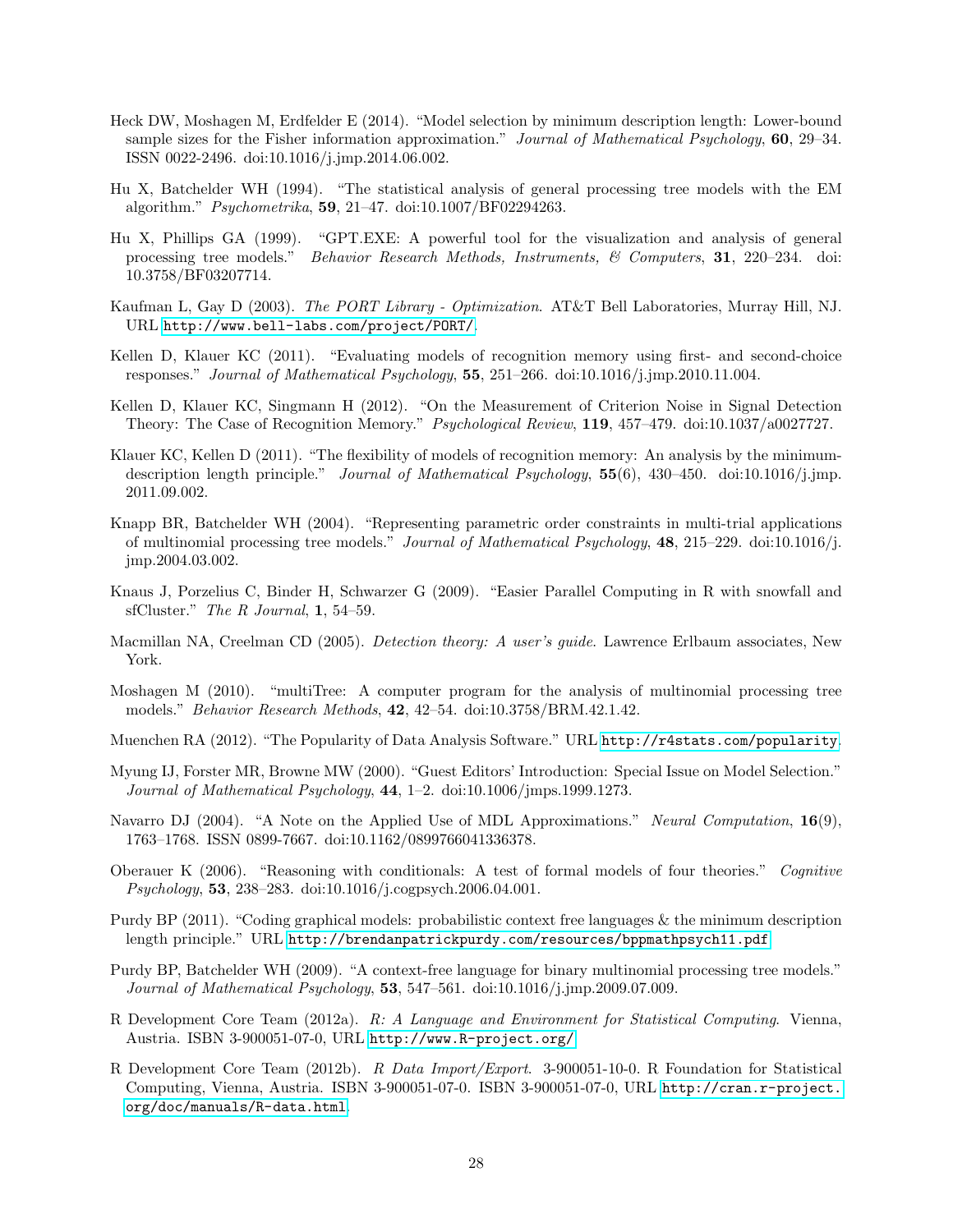<span id="page-28-2"></span>Read T, Cressie N (1988). *Goodness-of-fit statistics for discrete multivariate data*. Springer, New York.

- <span id="page-28-0"></span>Riefer DM, Batchelder WH (1988). "Multinomial modeling and the measurement of cognitive processes." *Psychological Review*, 95, 318–339. doi:10.1037/0033-295X.95.3.318.
- <span id="page-28-5"></span>Riefer DM, Batchelder WH (1991). "Statistical inference for multinomial processing tree models." In JP Doignon, JC Falmagne (eds.), *Mathematical psychology: Current developments*, pp. 313–335. Springer, Berlin.
- <span id="page-28-7"></span>Roberts S, Pashler H (2000). "How persuasive is a good fit? A comment on theory testing." *Psychological Review*, 107, 358–367. doi:10.1037/0033-295X.107.2.358.
- <span id="page-28-14"></span>Rödiger S, Friedrichsmeier T, Kapat P, Michalke M (2012). "RKWard: A Comprehensive Graphical User Interface and Integrated Development Environment for Statistical Analysis with R." *Journal of Statistical Software*, 49(9), 1–34.
- <span id="page-28-18"></span>Rouder JN, Batchelder WH (1998). "Multinomial models for measuring storage and retrieval processes in paired associate learning." pp. 195–225. Lawrence Erlbaum Associates Publishers, Mahwah, NJ, US.
- <span id="page-28-4"></span>Schmittmann VD, Dolan CV, Raijmakers MEJ, Batchelder WH (2010). "Parameter identification in multinomial processing tree models." *Behavior Research Methods*, 42, 836–846. doi:10.3758/BRM.42.3.836.
- <span id="page-28-9"></span>Schwarz G (1978). "Estimating the dimension of a model." *The annals of statistics*, 6, 461–464. doi: 10.1214/aos/1176344136.
- <span id="page-28-6"></span>Silvapulle MJ, Sen PK (2005). *Constrained statistical inference: Inequality, order, and shape restrictions*. Wiley-Interscience, Hoboken, N.J.
- <span id="page-28-1"></span>Snodgrass JG, Corwin J (1988). "Pragmatics of measuring recognition memory: Applications to dementia and amnesia." *Journal of Experimental Psychology: General*, 117(1), 34–50. doi:10.1037/0096-3445.117.1.34.
- <span id="page-28-12"></span>Stahl C, Klauer KC (2007). "HMMTree: a computer program for latent-class hierarchical multinomial processing tree models." *Behavior Research Methods*, 39, 267–73. doi:10.3758/BF03193157.
- <span id="page-28-3"></span>Stahl C, Klauer KC (2008). "A simplified conjoint recognition paradigm for the measurement of gist and verbatim memory." *Journal of Experimental Psychology: Learning, Memory, and Cognition*, 34, 570–586. doi:10.1037/0278-7393.34.3.570.
- <span id="page-28-10"></span>Su Y, Myung IJ, Pitt MA (2005). "Minimum Description Length and Cognitive Modeling." In PD Grünwald, IJ Myung, MA Pitt (eds.), *Advances in minimum description length : theory and applications*, pp. 411–433. MIT Press, Cambridge, Mass.
- <span id="page-28-13"></span>Valero-Mora PM, Ledesma R (2012). "Graphical User Interfaces for R." *Journal of Statistical Software*, 49, 1–8.
- <span id="page-28-16"></span>van de Schoot R, Hoijtink H, Dekovic M (2010). "Testing Inequality Constrained Hypotheses in SEM Models." *Structural Equation Modeling*, 17, 443–463. doi:10.1080/10705511.2010.489010.
- <span id="page-28-11"></span>Vance A (2009). "Data Analysts Captivated by R's Power." *The New York Times*. URL [http://www.](http://www.nytimes.com/2009/01/07/technology/business-computing/07program.html) [nytimes.com/2009/01/07/technology/business-computing/07program.html](http://www.nytimes.com/2009/01/07/technology/business-computing/07program.html).
- <span id="page-28-15"></span>Wagenmakers E, Farrell S (2004). "AIC model selection using Akaike weights." *Psychonomic Bulletin & Review*, 11(1), 192–196. doi:10.3758/BF03206482.
- <span id="page-28-17"></span>Wagenmakers E, Ratcliff R, Gomez P, Iverson GJ (2004). "Assessing model mimicry using the parametric bootstrap." *Journal of Mathematical Psychology*, 48(1), 28–50. doi:10.1016/j.jmp.2003.11.004.
- <span id="page-28-8"></span>Wagenmakers E, Waldorp L (2006). "Guest Editors' Introduction: Special Issue on Model Selection." *Journal of Mathematical Psychology*, 50, 99–100. doi:10.1016/j.jmp.2005.01.005.